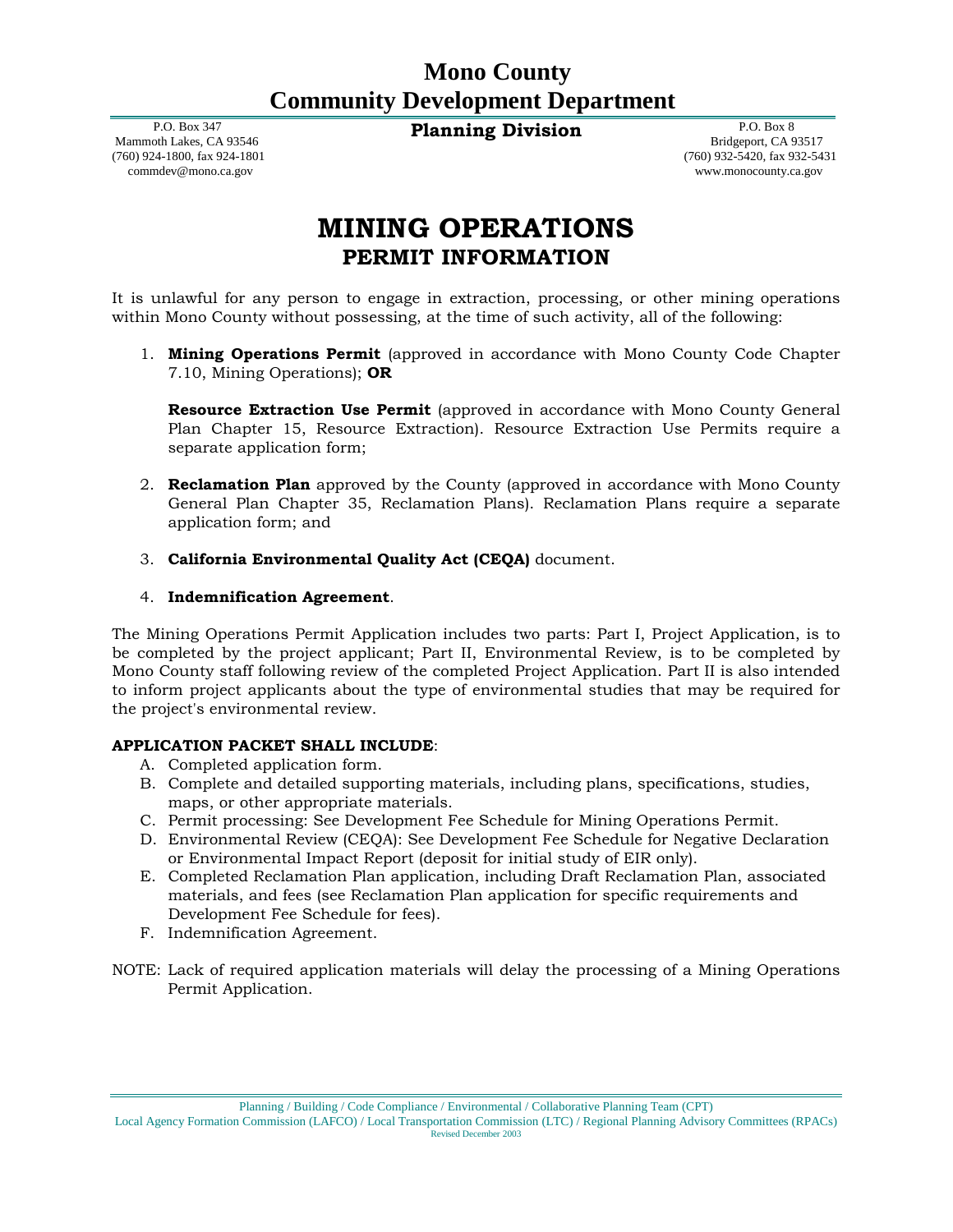# **Mono County Community Development Department**

| P.O. Box 347<br>Mammoth Lakes, CA 93546<br>(760) 924-1800, fax 924-1801<br>commdev@mono.ca.gov | <b>Planning Division</b>                                                                                                                                                                                                                                                                                                                                                                                                                        | P.O. Box 8<br>Bridgeport, CA 93517<br>(760) 932-5420, fax 932-5431<br>www.monocounty.ca.gov |
|------------------------------------------------------------------------------------------------|-------------------------------------------------------------------------------------------------------------------------------------------------------------------------------------------------------------------------------------------------------------------------------------------------------------------------------------------------------------------------------------------------------------------------------------------------|---------------------------------------------------------------------------------------------|
| MINING OPERATIONS                                                                              |                                                                                                                                                                                                                                                                                                                                                                                                                                                 | $APPLICATION # \n$                                                                          |
| PERMIT APPLICATION                                                                             |                                                                                                                                                                                                                                                                                                                                                                                                                                                 |                                                                                             |
| <b>Mono County Code Chapter 7.10</b>                                                           |                                                                                                                                                                                                                                                                                                                                                                                                                                                 | RECEIPT $\#$ CHECK $\#$ (NO CASH)                                                           |
|                                                                                                |                                                                                                                                                                                                                                                                                                                                                                                                                                                 |                                                                                             |
|                                                                                                | ADDRESS __________________________________CITY/STATE/ZIP _______________________                                                                                                                                                                                                                                                                                                                                                                |                                                                                             |
|                                                                                                | TELEPHONE $(\_\_)$ $\_\_$ E-MAIL $\_\_$                                                                                                                                                                                                                                                                                                                                                                                                         |                                                                                             |
|                                                                                                |                                                                                                                                                                                                                                                                                                                                                                                                                                                 |                                                                                             |
|                                                                                                | ADDRESS __________________________________CITY/STATE/ZIP _______________________                                                                                                                                                                                                                                                                                                                                                                |                                                                                             |
|                                                                                                | TELEPHONE $(\_\_)$ $\_\_$ E-MAIL $\_\_$                                                                                                                                                                                                                                                                                                                                                                                                         |                                                                                             |
|                                                                                                | <b>PROPERTY DESCRIPTION:</b> Assessor's Parcel #                                                                                                                                                                                                                                                                                                                                                                                                |                                                                                             |
|                                                                                                |                                                                                                                                                                                                                                                                                                                                                                                                                                                 |                                                                                             |
|                                                                                                |                                                                                                                                                                                                                                                                                                                                                                                                                                                 |                                                                                             |
| on the following pages.                                                                        | PROJECT DESCRIPTION: Provide a brief project description. Detailed requirements are listed                                                                                                                                                                                                                                                                                                                                                      |                                                                                             |
|                                                                                                |                                                                                                                                                                                                                                                                                                                                                                                                                                                 |                                                                                             |
|                                                                                                | I CERTIFY UNDER PENALTY OF PERJURY THAT I am: ® legal owner(s) of the subject property<br>(all individual owners must sign as their names appear on the deed to the land), ® corporate<br>officer(s) empowered to sign for the corporation, or ® owner's legal agent having Power of<br>Attorney for this action (a notarized "Power of Attorney" document must accompany the<br>application form), AND THAT THE FOREGOING IS TRUE AND CORRECT. |                                                                                             |
| Signature                                                                                      | Signature                                                                                                                                                                                                                                                                                                                                                                                                                                       | Date                                                                                        |

Planning / Building / Code Compliance / Environmental / Collaborative Planning Team (CPT) Local Agency Formation Commission (LAFCO) / Local Transportation Commission (LTC) / Regional Planning Advisory Committees (RPACs) Revised December 2003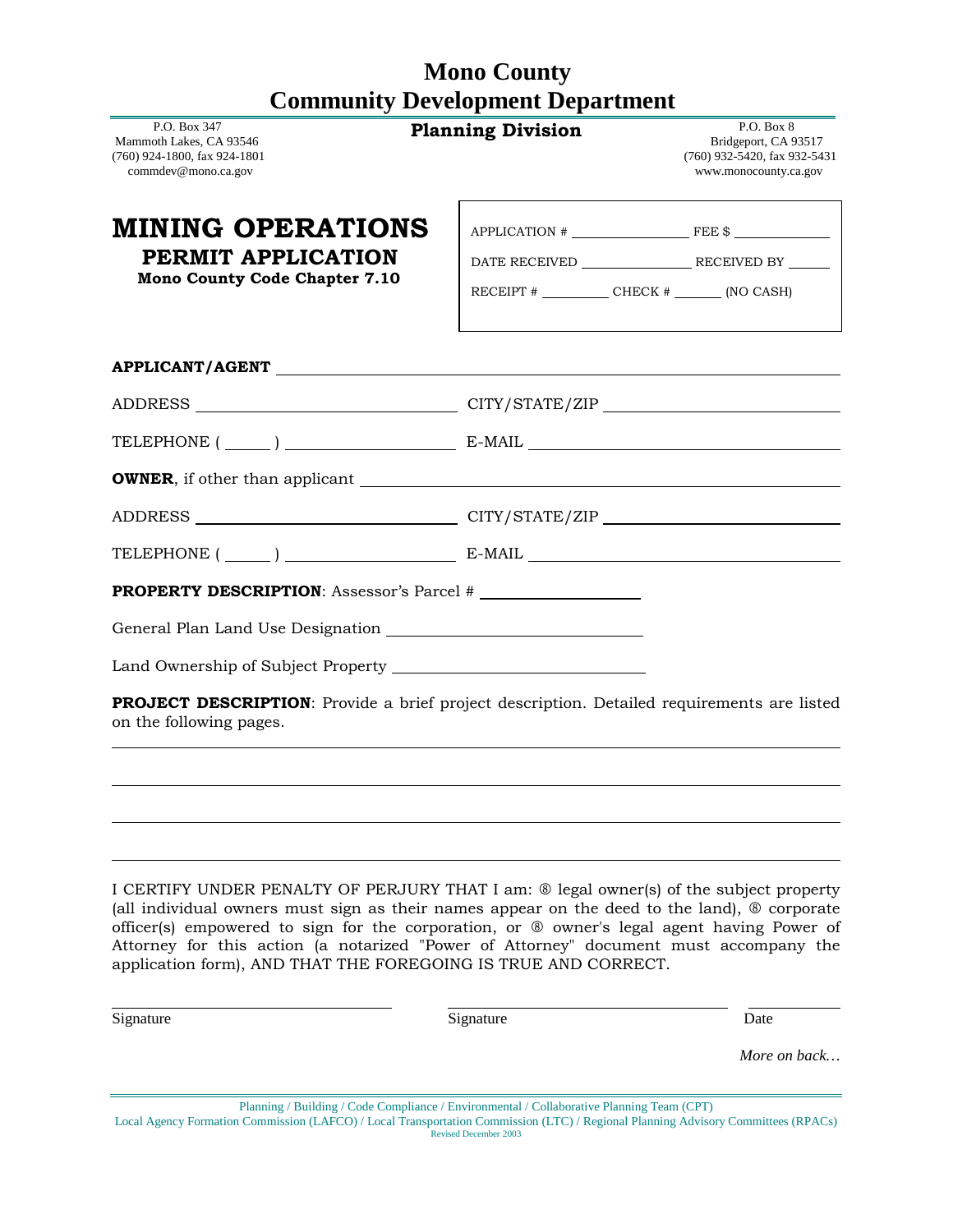# **MINING OPERATIONS CHECKLIST**

# **PART I**: **PROJECT APPLICATION**

The Project Application shall include, at a minimum, the following information, shown or described in detailed plans, specifications, studies, maps or other appropriate formats. Please note that the studies specified in Part II of this application would also be required, unless the Planning Director determines otherwise.

Check the following boxes to indicate that the material is included in your application packet. In the space provided for each item, indicate *where* the information is included in your application packet (e.g., Site Map and Project Description, page 1). Attach additional pages if necessary.

- Nature, estimated location and physical characteristics of the substance(s) proposed to be mined or processed. See attachment, page
- Location, duration, manner and method of proposed extraction or processing activities.
	- Quantity of substances proposed to be mined or processed.
- Estimated facilities, personnel, equipment and vehicles that will be brought into or constructed within the county to conduct or provide services related to the proposed extraction or processing.<br>
<u>Extraction or processing</u>.<br>
<u>Extraction or processing.</u>
- Days of the week and times of day when the proposed extraction or processing will foreseeably occur.

<u> 1989 - Johann Stoff, amerikansk politiker (\* 1908)</u>

- Manner or method by which personnel, equipment, mined substances, or any materials associated with the proposed extraction or processing will be moved, transported or otherwise conveyed to, from, at, or around the extraction or processing site.
- Quantity and source of any water proposed to be used in conjunction with the proposed extraction or processing.
- Nature and source(s) of power, electrical or otherwise, that will be used at the site of the proposed extraction or processing.

<u> 1989 - Johann Stoff, fransk politik (f. 1989)</u>

- Quantity, nature and proposed means of disposing of any solid or liquid waste generated by the project.
- Other materials that may be required by Planning Division staff as deemed relevant or appropriate in order to process the permit

 $\overline{a}$ 

Completed Reclamation Plan Application form, associated materials, and fee.

 Mining Operations Permit fees. Mono County will collect a deposit and fees not to exceed the County's direct and indirect costs necessary to comply with Mono County Code and CEQA (7.10.050 E). See Development Fee Schedule.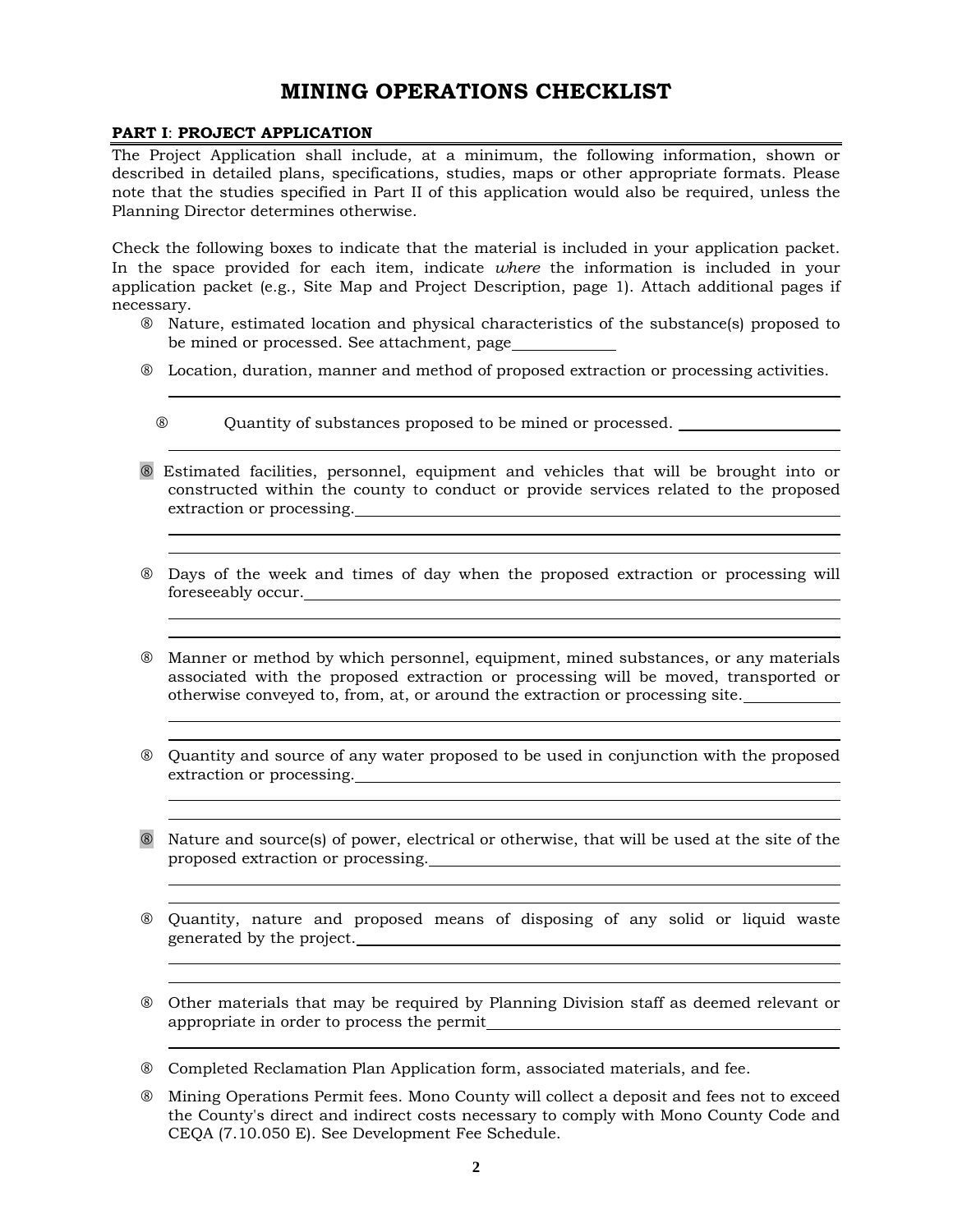# **REQUIRED CONDITIONS OF APPROVAL**

Section 7.10 D of the Mono County Code requires the Planning Commission to impose certain conditions of approval for Mining Operations Permits. In order to facilitate the project review process, project descriptions and Reclamation Plan applications should discuss how the conditions listed below would be addressed.

Check the following boxes to indicate that the material is included in your application packet. In the space provided for each item, indicate *where* the information is included in your application packet (e.g. Site Map and Project Description, page 1).

- Mining operations, before and during mining, shall characterize the potential of their ore and waste rock to generate acid mine drainage. Both static and kinetic testing shall be required to make this determination.
- Pollution prevention and pollution containment techniques shall be required in all phases of the mine operation.
- Mining operations shall use the best available technology and practices to protect the environment.
- NOTE: These are not the only conditions of approval that will be imposed on mining projects. However, they are specifically mentioned in the County's Mining Operations Ordinance (MCC 7.10). Section 7.10 D also requires: "Any other appropriate mitigation measures and associated monitoring programs. Significant adverse environmental impacts associated with mining operations shall be mitigated to a level of nonsignificance to the extent feasible without creating a de facto ban of mining or a 'clear obstacle' to achieving the Congressional purposes of the Federal Mining Act, unless a statement of overriding considerations is made through the CEQA process."

### **PART II**: **ADDITIONAL ENVIRONMENTAL STUDIES**

Following receipt of a complete Project Application, the County and its consultant(s) will analyze and assess the potential adverse environmental impacts of the proposed extraction or processing operations in accordance with the California Environmental Quality Act (CEQA) and applicable sections of the Mono County Code. The analysis shall include the following, to the extent each item is deemed relevant and appropriate by the Planning Director. Specific requirements for environmental studies will be discussed with the applicant following initial project review by the County.

*Required studies shall be funded by the applicant and completed by qualified consultants under the direction of Mono County staff.* 

*Please be advised that the following studies will be required unless the Planning Director determines such studies are not relevant or appropriate:* 

- Hydrologic studies of any surface waters on the project property or within the runoff or drainage path of the project.
- Biological studies regarding the nature and quantity of any species of fish, birds, reptiles, mammals, and other flora and fauna living in or dependent on such surface waters.
- Studies regarding the potential impacts of the project on any natural habitats or ecosystems in the county.
- Studies regarding the potential impacts of the project on human health in the county.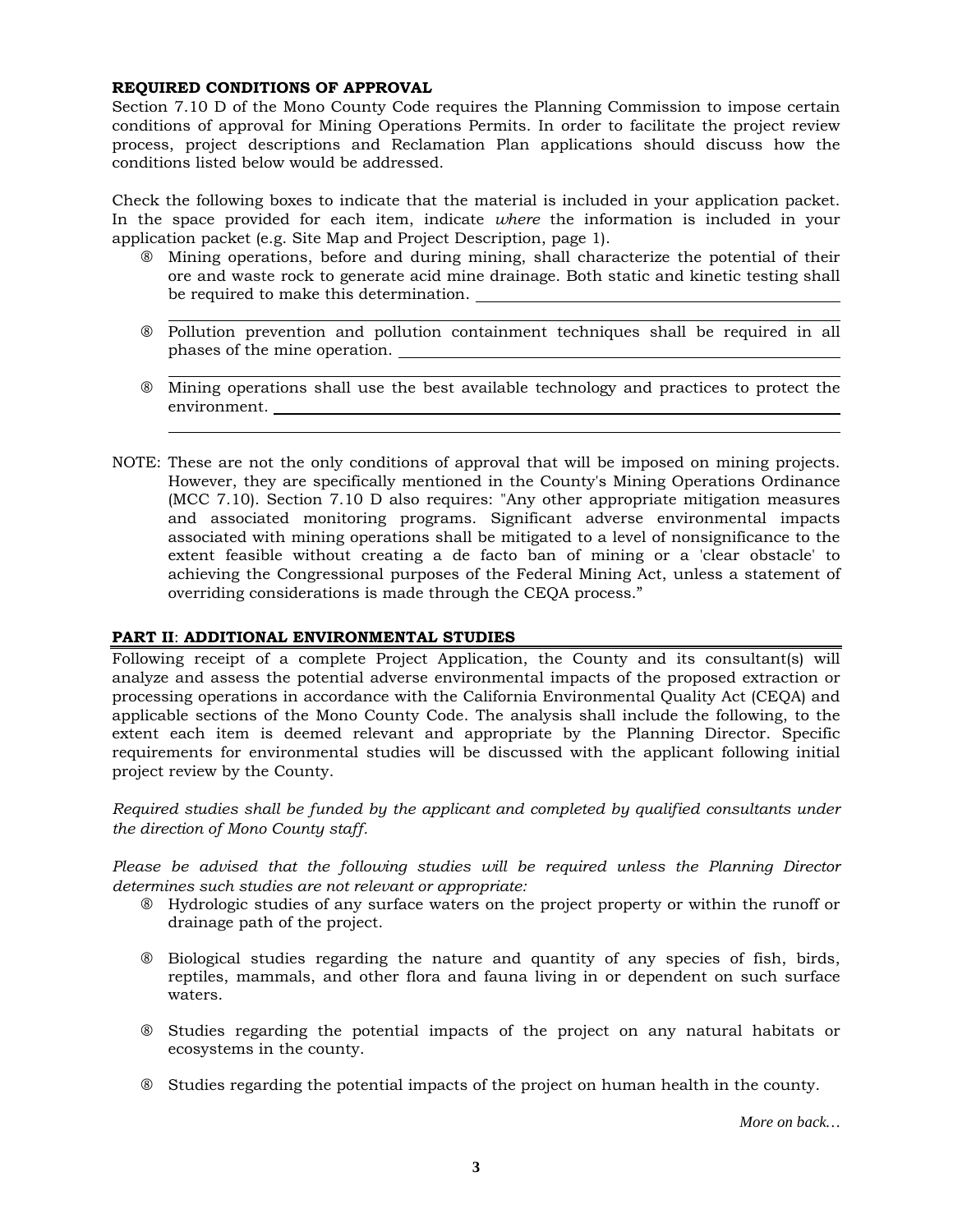- Hydrologic determination of whether or not groundwater exists directly below or in the immediate vicinity of the site of the proposed extraction or processing.
- To the extent groundwater is present, a detailed scientific analysis of the nature, quantity, locations and properties of such water and a detailed analysis or soil, percolation, and drainage characteristics of the land on which the proposed extraction or processing will occur.
- Hydrological studies of the sources of water that will be used by the project itself and the impacts of the project on such sources.
- Hydrological studies regarding any erosion and sedimentation impacts likely to be associated with or caused by the project.
- Geological determination of whether or not any notable sources of actual or potential seismic or volcanic activity exist below or in the immediate vicinity of the site of the proposed extraction or processing.
- To the extent any notable sources of actual or potential seismic or volcanic activity are present, a detailed scientific analysis of the nature and characteristics of such sources and their foreseeable relationship to and effects, if any, upon the proposed project, including but not limited to any groundwater used by or otherwise impacted by the project.
- Scientific studies regarding the potential for the project to cause or be subject to land subsidence and collapse, and the hydrological impacts of any such potential on the environment.
- Hydrology studies examining the flooding and drainage potential and characteristics of the proposed project and site of extraction or processing and the foreseeable environmental effects such as flooding and drainage may have on the site and on adjacent properties.
- Scientific studies regarding the nature, quantity, and characteristics of any dust, gas, or other airborne substance likely to be generated or dispersed by the proposed project.
- Scientific studies regarding the nature, quantity, and characteristics of any nighttime lighting proposed to be used on the project.
- Scientific studies regarding the nature, decibel level, and other pertinent characteristics of any noise or sound likely to be generated by the proposed project.
- Scientific studies examining the probability, nature, and extent of environmental contamination, if any, that could foreseeably result from the project in "best case," "average case" and "worst case" scenarios, taking into account both natural and artificial causes of such contamination, including but not limited to, spills, leaks, and other discharges resulting from design flaws, negligent design or construction, negligence of extraction or processing operators, as well as rainfall, snowfall, snow melt, floods, fires, earthquakes, and other potential natural forces and events.
- Studies determining whether or not items of archaeological or cultural significance are present at the site and, if so, the degree to which they would be disturbed or otherwise impacted by the proposed project.
- Studies determining whether or not endangered species of plants or animals are present at the site and, if so, the degree to which they would be disturbed or otherwise impacted by the proposed project.
- Feasible project alternatives and mitigation measures, which may include components of any reclamation plan proposed or approved for the project.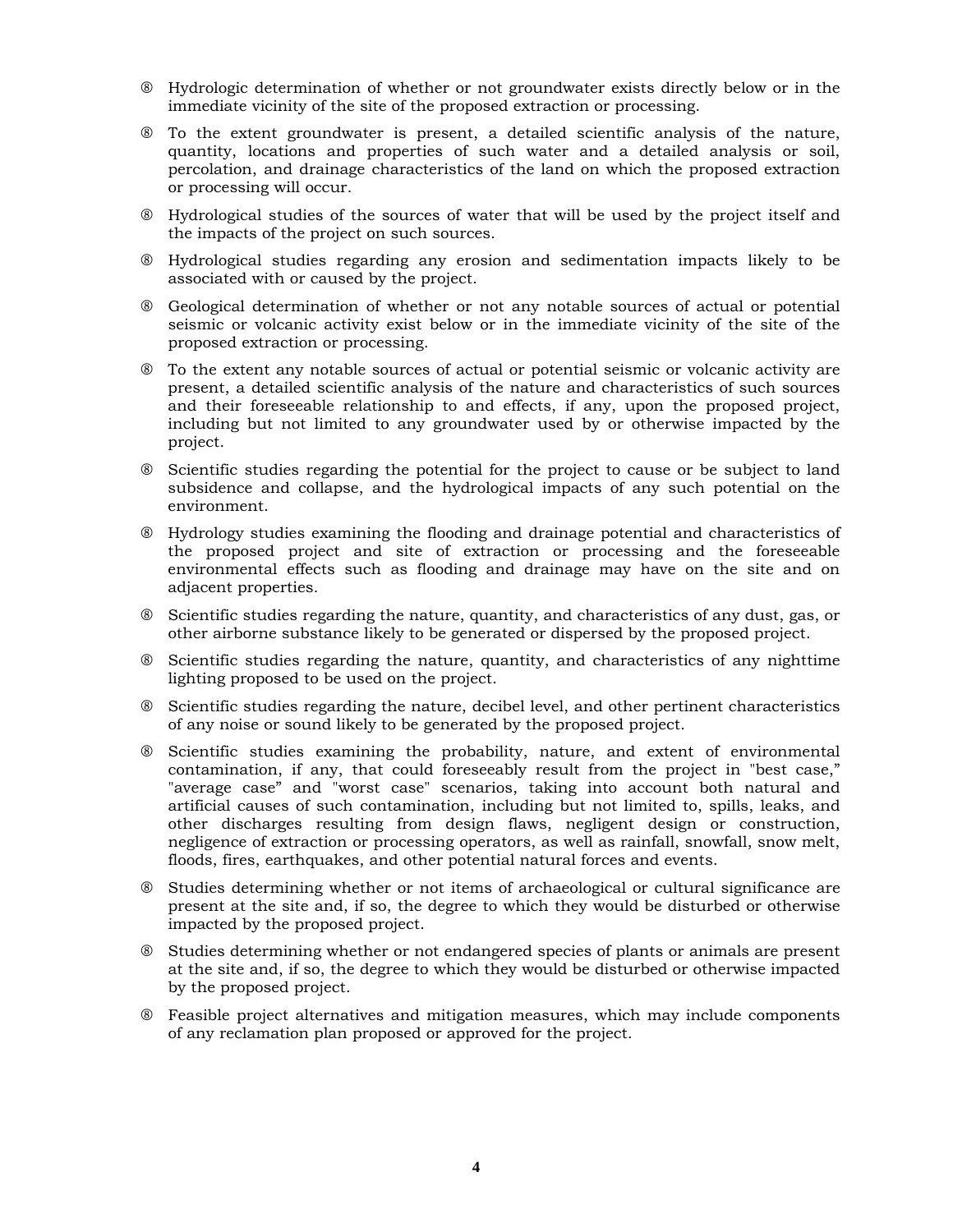# **Mono County Community Development Department**

 P.O. Box 347 Mammoth Lakes, CA 93546 (760) 924-1800, fax 924-1801 commdev@mono.ca.gov

**Planning Division** P.O. Box 8

 Bridgeport, CA 93517 (760) 932-5420, fax 932-5431 [www.monocounty.ca.gov](http://www.monocounty.ca.gov/)

# **PROJECT INFORMATION**

(To be completed by applicant or representative)

NOTE: Please answer all questions as accurately and completely as possible to avoid potential delays in processing. Attach additional sheets if necessary.

| I. | <b>TYPE OF PROJECT</b> (check any permit(s) requested):                                                                                                                                                                                                                                                                                                                                                                   |
|----|---------------------------------------------------------------------------------------------------------------------------------------------------------------------------------------------------------------------------------------------------------------------------------------------------------------------------------------------------------------------------------------------------------------------------|
|    | q Director Review q Use Permit q Lot Line Adjustment q Land Division (4 or fewer)<br>q Subdivision q Specific Plan q Zone Variance q Zoning Amendment                                                                                                                                                                                                                                                                     |
|    | APPLICANT                                                                                                                                                                                                                                                                                                                                                                                                                 |
|    |                                                                                                                                                                                                                                                                                                                                                                                                                           |
|    |                                                                                                                                                                                                                                                                                                                                                                                                                           |
|    |                                                                                                                                                                                                                                                                                                                                                                                                                           |
|    | Has your project been described in detail in the project application? Yes q No q                                                                                                                                                                                                                                                                                                                                          |
|    | Please Specify:<br>Number of Units Building Height/# of floors<br>Number of Buildings ________ Density (units/acre) ______________________________<br>Total lot coverage/impervious surface (sq. ft. & %) ______________<br>a. Buildings (first-floor lot coverage /sq. ft. $\& \%$ )<br>Landscaping/screening and fencing:<br>a. Landscaping (sq. ft. & %) $\frac{1}{2}$<br>b. Undisturbed (sq. ft. $\& \frac{\%}{\%}$ ) |
|    | Total parking spaces provided:                                                                                                                                                                                                                                                                                                                                                                                            |
| П. | <b>SITE PLAN</b><br>Are all existing and proposed improvements shown on the Plot Plan (see attached Plot<br>Plan Requirements)? Yes q No q                                                                                                                                                                                                                                                                                |

### **III. ENVIRONMENTAL SETTING**

Use one copy of the Tentative Map or Plot Plan as needed to show any necessary information. Attach photographs of the site, if available.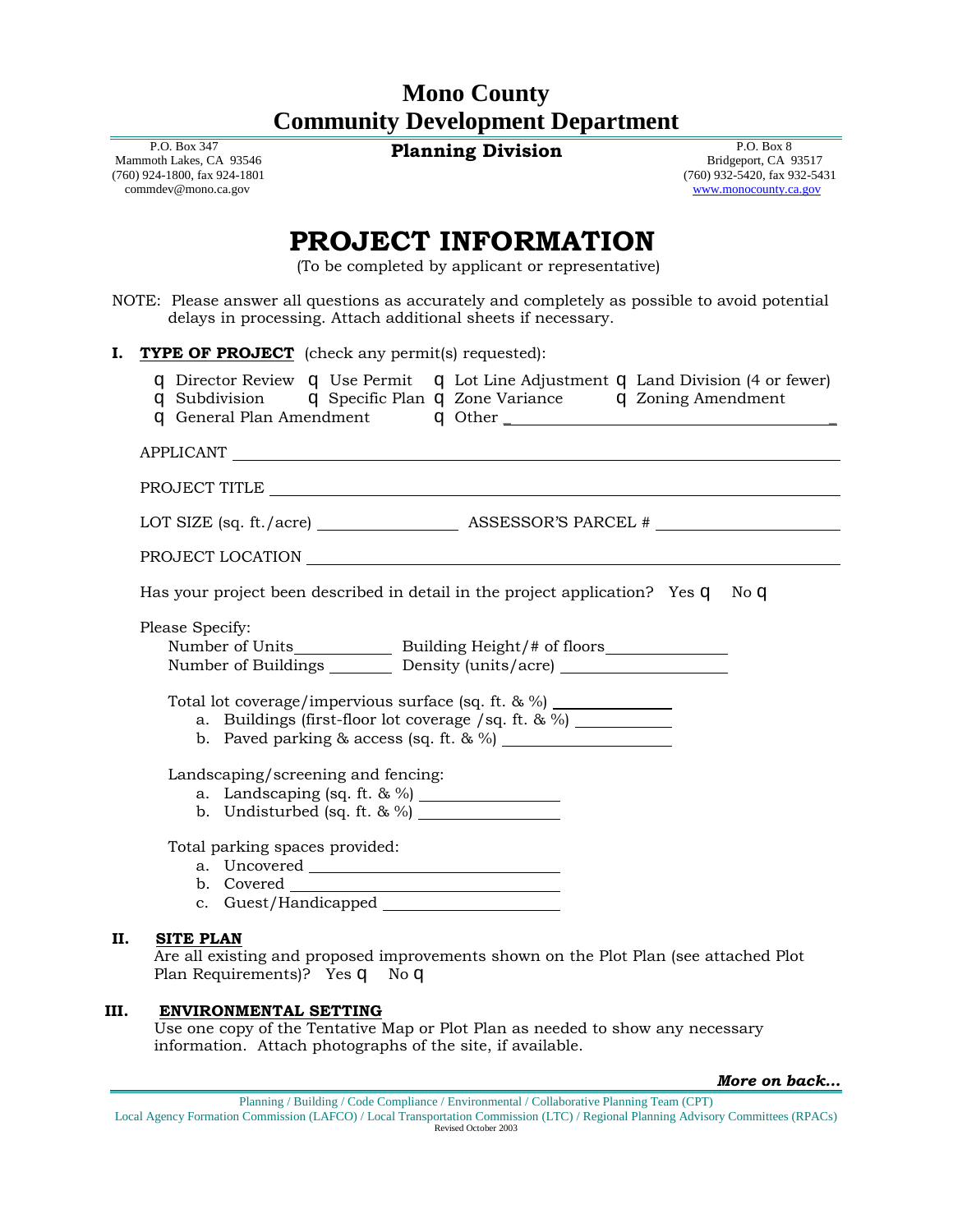|    | 1. VICINITY MAP:<br>Attach a copy of assessor's parcel pages or a vicinity map showing the subject property in<br>relation to nearby streets and lots or other significant features.                                                                                                                                                                                          |
|----|-------------------------------------------------------------------------------------------------------------------------------------------------------------------------------------------------------------------------------------------------------------------------------------------------------------------------------------------------------------------------------|
|    | 2. EXISTING DEVELOPMENT:<br>Vacant q If the site is developed, describe all existing uses/improvements such as<br>structures, roads, etc. Does the Plot Plan show these uses? Yes q No q                                                                                                                                                                                      |
|    | 3. ACCESS/CIRCULATION:<br>Paved q Dirt q No existing access<br>Are there any private roads, drives or road easements on/through the property?<br>Yes q No q                                                                                                                                                                                                                   |
|    | Has an encroachment permit been submitted to Public Works or Caltrans? Yes q<br>No <sub>q</sub><br>Does the property have any existing driveways or access points? Yes q No q<br>Are any new access points proposed? Yes q No q<br>Does the Plot Plan show the driveways or access points? Yes q No q<br>Describe the number and type of vehicles associated with the project |
|    | 4. ADJACENT LAND USES:<br>A. Describe the existing land use(s) on adjacent properties. Also note any major man-made<br>or natural features (i.e., highways, stream channels, number and type of structures, etc.).<br><b>LAND USE</b><br><b>LAND USE</b>                                                                                                                      |
|    | South <u>said</u>                                                                                                                                                                                                                                                                                                                                                             |
|    |                                                                                                                                                                                                                                                                                                                                                                               |
|    | B. Will the proposed project result in substantial changes in pattern, scale or character of<br>use in the general area? Yes q No q If YES, how does the project propose to lessen<br>potential adverse impacts to surrounding uses? _________________________________                                                                                                        |
| 5. | SITE TOPOGRAPHY:<br>Is the site on filled land? Yes $q$ No $q$ Describe the site's topography (i.e., landforms,                                                                                                                                                                                                                                                               |
|    | 6. DRAINAGES:<br>A. Describe existing drainage ways or wetlands on or near the project site (i.e., rivers,<br>creeks and drainage ditches 12" or deeper and/or within 30' of the property)                                                                                                                                                                                    |
|    | B. Are there any drainage easements on the parcel? Yes q<br>No q                                                                                                                                                                                                                                                                                                              |
|    | C. Will the project require altering any streams or drainage channels? Yes q No q<br>If<br>YES, contact the Department of Fish and Game for a stream alteration permit. IF YES TO<br>ANY OF THE ABOVE, show location on plot plan and note any alteration or work to be done<br>within 30 feet of the stream or drainage.                                                     |
|    | 7. VEGETATION:<br>A. Describe the site's vegetation and the percentage of the site it covers (map major areas                                                                                                                                                                                                                                                                 |

B. How many trees will need to be removed? \_\_\_\_\_\_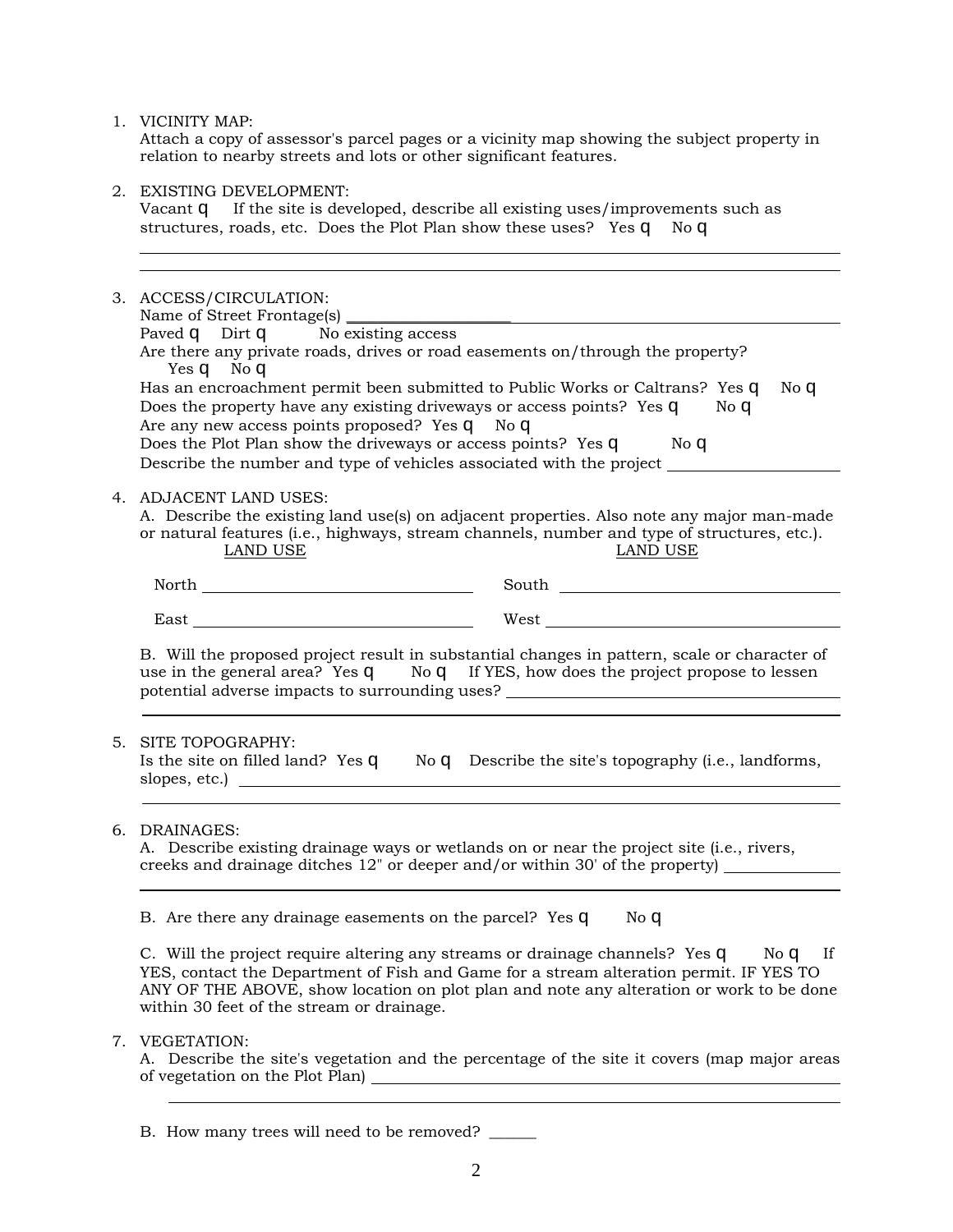- C. Are there any unique, rare or endangered plant species on site? Yes q No q
- D. Has the site been used for the production of agricultural crops/trees or grazing/pasture land in the past or at the present time? Yes q No q
- E. Is landscaping/planting of new vegetation proposed? Yes q No q

### 8. WILDLIFE:

- A. Will the project impact existing fish and wildlife? Yes q No q Describe existing fish and wildlife on site and note any proposed measures (if any) to avoid or mitigate impacts to fish and wildlife
- B. Are there any unique, rare or endangered animal species on site? Yes q No q

# 9. CULTURAL RESOURCES:

A. Are there any cemeteries, structures or other items of historical or archaeological interest on the property? Yes q No q Specify 1.1 and 1.1 and 1.1 and 1.1 and 1.1 and 1.1 and 1.1 and 1.1 and 1.1 and 1.1 and 1.1 and 1.1 and 1.1 and 1.1 and 1.1 and 1.1 and 1.1 and 1.1 and 1.1 and 1.1 and 1.1 and 1.1 and 1

# 10. SITE GRADING:

- A. Will more than 10,000 square feet of site area be cleared and/or graded? Yes **q** No **q** If YES, how much?
- B. Will the project require any cuts greater than 4' or fills greater than 3'? Yes q No q C. Will the project require more than 200 cubic yards of cut or fill? Yes q No q If YES, how much? If YES to A, B or C, contact the Department of Public Works for a grading permit.
- D. Will site grading of 10% or more occur on slopes? Yes q No q
- E. Note any measures to be taken to reduce dust, prevent soil erosion, or the discharge of earthen material off site or into surface waters \_\_\_\_\_\_\_\_\_\_\_\_\_\_\_\_\_\_\_\_\_\_\_\_\_\_\_\_\_\_\_

### 11. AIR QUALITY:

- A. Will the project have wood-burning devices? Yes q No q If YES, how many?
- B. What fuel sources will the proposed project use? Wood q Electric q Propane/Gas q
- C. Will the proposal cause dust, ash, smoke, fumes or odors in the vicinity? Yes  $q$  No  $q$

### 12. VISUAL/AESTHETICS:

- A. How does the proposed project blend with the existing surrounding land uses?
- B. How does the proposed project affect views from existing residential/commercial developments, public lands or roads?
- C. If outdoor lighting is proposed, describe the number, type and location

### 13. NATURAL HAZARDS:

- A. Is the site known to be subject to geologic hazards such as earthquakes, landslides, mudslides, ground failure, flooding, avalanche or similar hazards? Yes q No q (Circle applicable hazard[s]).
- B. Will any hazardous waste materials such as toxic substances, flammables or explosives be used or generated? Yes q No q Does the project require the disposal or release of hazardous substances? Yes q No q
- D. Will the project generate significant amounts of solid waste or litter? Yes q No q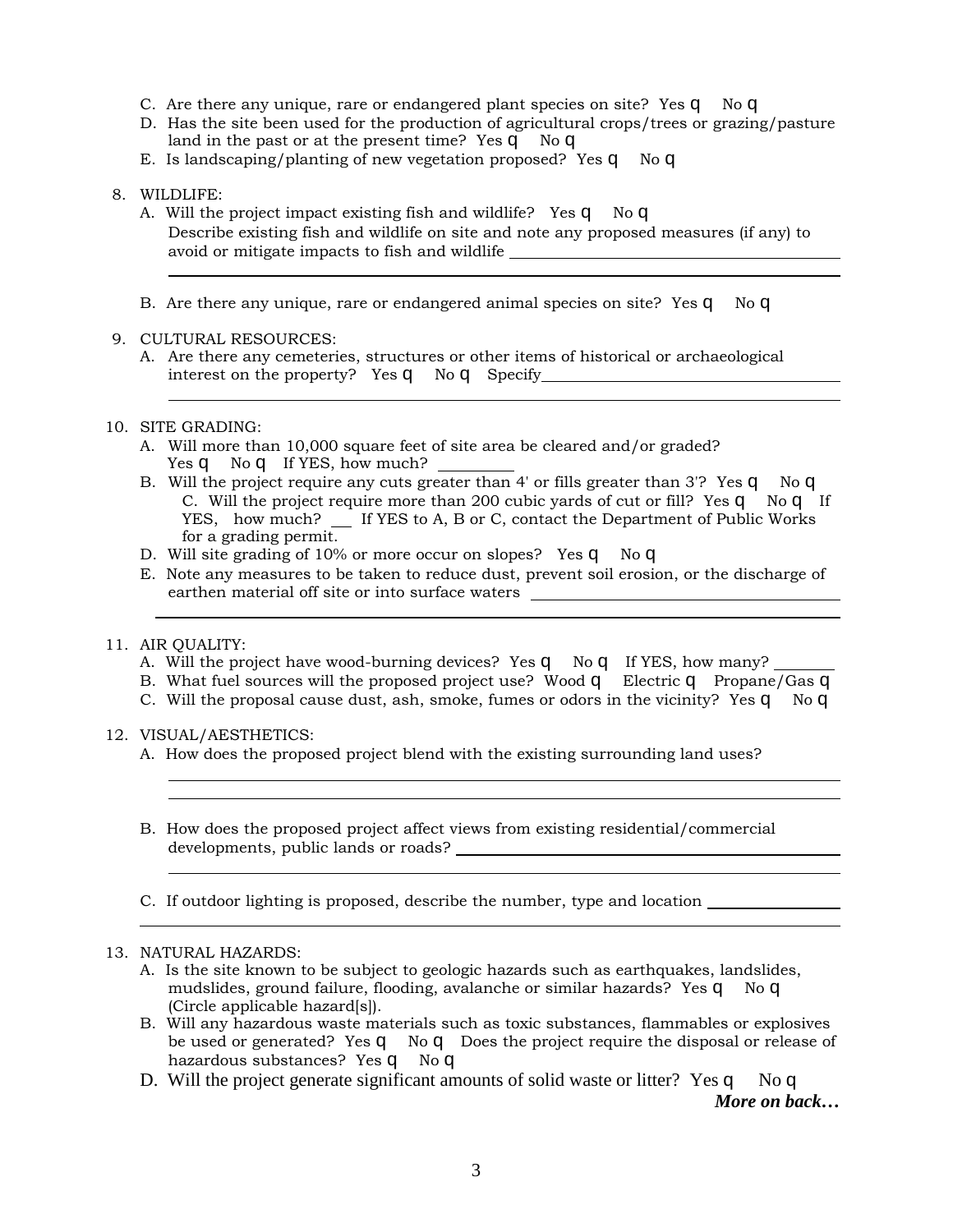E. Will there be a substantial change in existing noise or vibration levels? Yes q No q If YES to any of the above, please describe

14. OTHER PERMITS REQUIRED:

List any other related permits and other public approvals required for this project, including those required by county, regional, state and federal agencies:

- q Encroachment Permits from *Public Works or Caltrans.*
- q Stream Alteration Permit from *Department of Fish and Game*
- q 404 Wetland Permit f*rom Army Corps of Engineers*
- q Grading Permit f*rom Public Works*
- q Building Permit from *County Building Division*
- q Well/Septic from *County Health Department*
- q Timber Land Conversion from *California Department of Forestry*
- q Waste Discharge Permit from *Lahontan Regional Water Quality Control Board*
- q Other

#### **IV. SERVICES**

1. Indicate how the following services will be provided for your project and the availability of service.  $E1$ cotricity

|  | Underground <b>q</b> Overhead <b>q</b> (Show location of existing utility lines on Plot Plan)                                                                                                                                  |
|--|--------------------------------------------------------------------------------------------------------------------------------------------------------------------------------------------------------------------------------|
|  |                                                                                                                                                                                                                                |
|  | Road/Access Latin Contract Contract Contract Contract Contract Contract Contract Contract Contract Contract Contract Contract Contract Contract Contract Contract Contract Contract Contract Contract Contract Contract Contra |
|  |                                                                                                                                                                                                                                |
|  |                                                                                                                                                                                                                                |
|  |                                                                                                                                                                                                                                |
|  |                                                                                                                                                                                                                                |
|  |                                                                                                                                                                                                                                |
|  | If an extension of any of the above is necessary, indicate which service(s), the length of                                                                                                                                     |

2. If an extension of any of the above is necessary, indicate which service(s), the length of extension(s), and the infrastructure proposed

**CERTIFICATION**: I hereby certify that I have furnished in the attached exhibits the data and information required for this initial evaluation to the best of my ability, and that the information presented is true and correct to the best of my knowledge and belief. I understand that this information, together with additional information that I may need to provide, will be used by Mono County to prepare a Specific Plan in compliance with state law.

| $\sim$<br>S1gr<br>nature | Date<br>$ -$ |  |
|--------------------------|--------------|--|
|                          |              |  |

For the state of the state of the state of the state of the state of the state of the state of the state of the state of the state of the state of the state of the state of the state of the state of the state of the state

NOTE: Failure to provide any of the requested information will result in an incomplete application and thereby delay processing.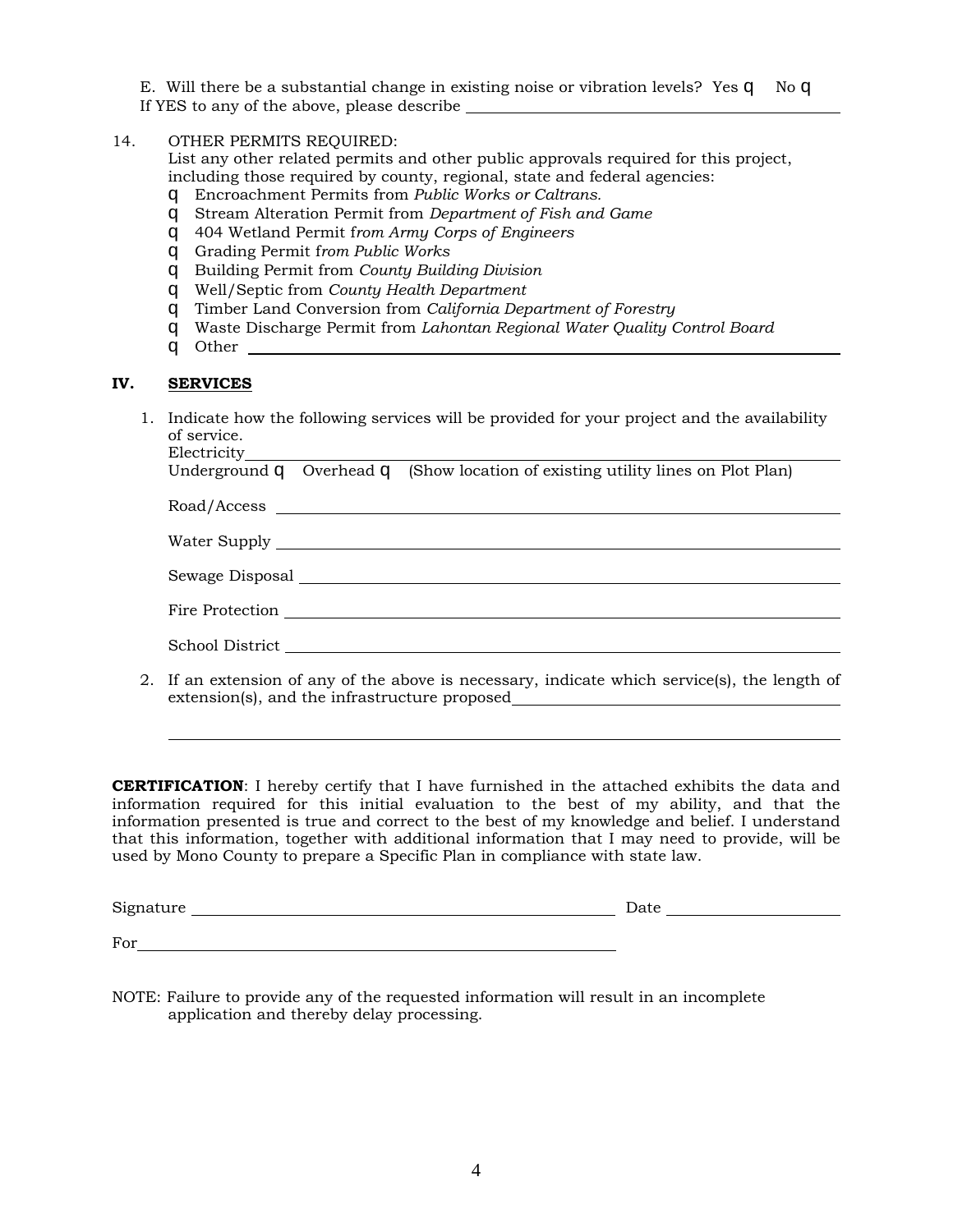# **AGREEMENT FOR THE PROVISION OF PROJECT EVALUATION, ENVIRONMENTAL REVIEW, AND PROCESSING SERVICES**

# **INTRODUCTION**

#### **WHEREAS**, \_\_\_\_\_\_\_\_\_\_\_\_\_\_\_\_\_\_\_\_\_\_\_\_\_\_\_\_\_\_\_\_\_\_\_\_\_\_\_\_\_\_\_\_\_\_\_\_\_\_\_\_\_\_\_\_\_\_\_\_\_\_\_\_\_\_\_\_ (hereinafter

referred to as "Applicant") proposes to engage in the following activities in Mono County:

(The activities proposed by Applicant are hereinafter referred to as the "Project.")

**WHEREAS**, the Mono County Code, General Plan, policies, regulations, and/or state laws or regulations require(s) that Applicant obtain the following permit(s) or other discretionary approval(s) from the Mono County Planning Commission, Board of Supervisors, or other County department or agency before Applicant may implement the proposed Project

(hereinafter "the Discretionary Approval(s)").

**WHEREAS**, Applicant has applied to the Mono County \_\_\_\_\_\_\_\_\_\_\_\_\_\_\_\_\_\_\_ Department for the abovereferenced discretionary approval(s) for the proposed Project.

**WHEREAS**, pursuant to the Mono County Code, General Plan, policies, regulations, and/or state laws or regulations, the Planning Commission, Community Development Department, Public Works Department, Environmental Health Department and/or the Board of Supervisors (the "Decision Maker(s)") have the responsibility for determining whether the discretionary approval(s) being sought by Applicant may be issued for the proposed project.. The Decision Maker(s) also have responsibility for the County's compliance with the California Environmental Quality Act ("CEQA") in regard to the project application.

**WHEREAS**, County has determined that the Project may be subject to CEQA and thus that appropriate reports and documentation may need to be prepared, completed, and certified in compliance with CEQA before the Decision Maker(s) may consider the project application and the discretionary approval(s) being sought for the proposed Project.

**WHEREAS,** County may find it necessary or desirable to enter into contracts with independent contractors (hereinafter "Contractor or Contractors") to assist the County in the evaluation of the proposed Project and in the preparation of the CEQA reports and documentation.

**WHEREAS**, this Agreement sets forth the understanding between the Parties as to the roles and responsibilities of the Parties in evaluating the proposed Project, in processing the application(s) for the Discretionary Approvals, in preparing CEQA documentation, in retaining Contractors, and for payment by Applicant to County of all costs incurred by County in conducting these activities.

### **TERMS AND CONDITIONS**

# **1. TERM**.

The term of this Agreement shall commence on \_\_\_\_\_\_\_\_\_\_\_\_\_\_. This Agreement shall terminate upon final action (including any appeal to another County Decision Maker) being taken by the Decision Maker(s) either granting or denying the Discretionary Approval(s). The date of termination

> County of Mono Standard Contract (Project Evaluation, Environmental Review and Processing Services) Revised May 2010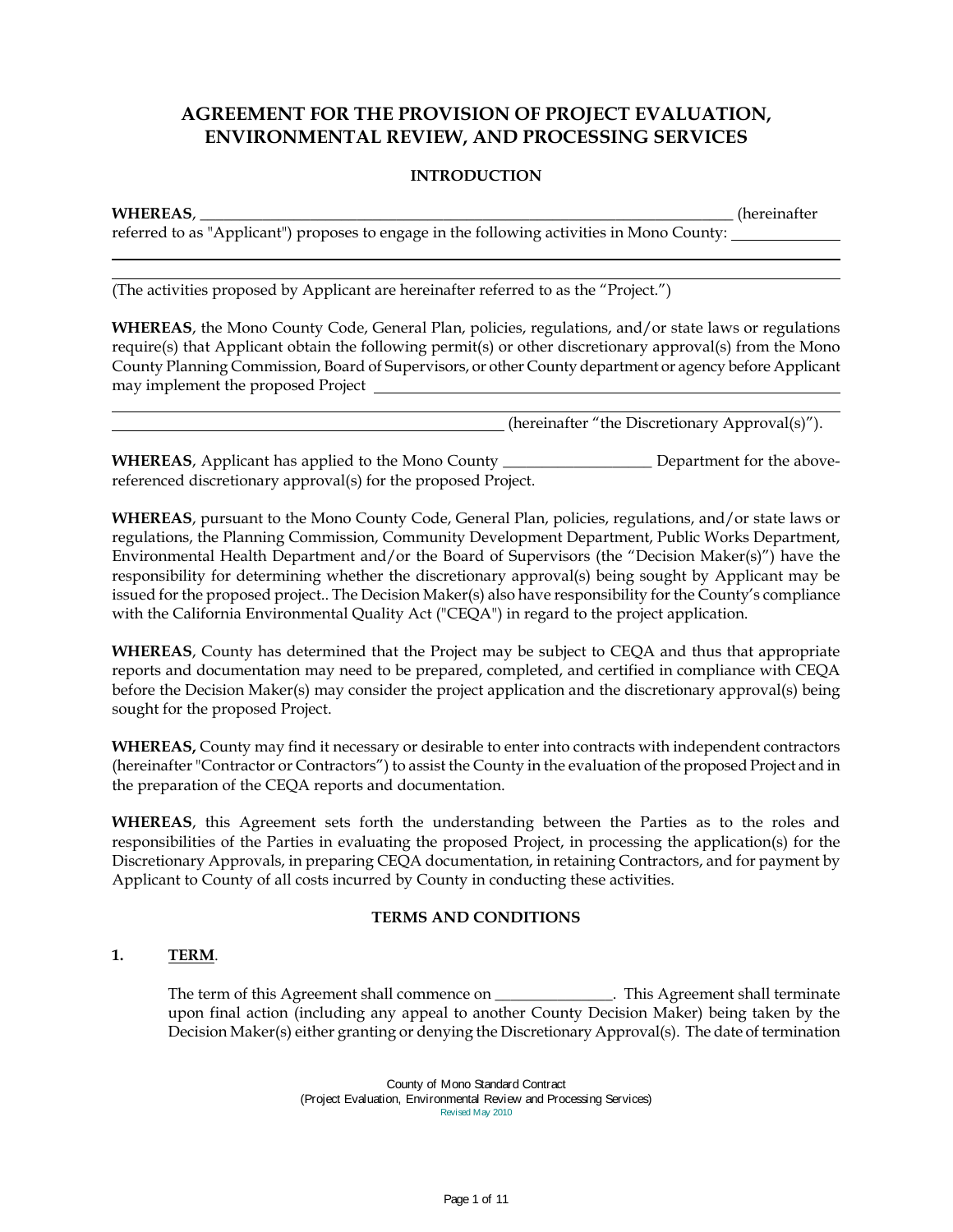shall be the effective date of the final decision. Notwithstanding the foregoing, the obligation of the Applicant to defend, indemnify, and hold the County harmless, as provided in paragraph 8 of this Agreement, shall survive such termination. This Agreement may be sooner canceled or terminated as provided below.

# **2. SCOPE OF WORK**.

The County shall perform the following services and work:

- evaluate the environmental impacts of the proposed Project;
- evaluate any other impacts or aspects of the Project pertinent to the County's evaluation of the proposed Project;
- prepare CEQA reports and documentation that address and analyze the proposed Project, including an Environmental Impact Report if deemed appropriate by the County;
- determine whether to approve the discretionary approval(s) sought with respect to the proposed Project.

# **3. PERFORMANCE OF WORK.**

- A. **Use of Employees and Contractors**. County may perform work and services under this Agreement either by its own employees, or by using one or more Contractors retained by the County. County will have such work or services performed by employees or Contractors who are qualified to, and capable of, doing such work. County will determine which employee(s) and Contractors are qualified and capable to perform the work and services under this Agreement. Applicant has no right to designate, or require work or services to be performed by a particular County Department, class of County employee, specific County employee(s), or by Contractors. County need not obtain Applicant's approval prior to or after incurring any travel and/or per diem, or overtime expenses in performing work or services under this Agreement. Services and work provided by the County under this Agreement will be performed by County employees or Contractors in a manner consistent with the requirements and standards established by applicable federal, state, and County laws, County Codes, regulations, and resolutions. Such laws, County Codes, regulations, and resolutions include, but are not limited to, those referred to in this Agreement.
- B. Selection of Contractors. County shall notify Applicant in advance of retaining a Contractor to perform services in regard to the proposed Project. Any Contractor who has not already been retained by the County to perform services in regard to the proposed Project shall be selected in a manner consistent with the guidelines set forth in the Mono County Environmental Handbook or may be selected utilizing an alternative procedure mutually acceptable to the parties hereto that is in compliance with County and other applicable law. The Mono County Community Development Director shall determine whether the Contractor, who will assist the County in the preparation of the CEQA reports and documentation, shall be selected in a manner consistent with the guidelines set forth in the Mono County Environmental Handbook or shall be selected through an alternative procedure. The Community Development Director shall also determine the selection procedure that will be employed with regard to retention of the services of any other Contractor for the purpose of assisting their respective Departments in performing other work required by the County Code or other applicable County or state laws, regulations, or policies.
- C. General Provisions Pertaining to Contracts.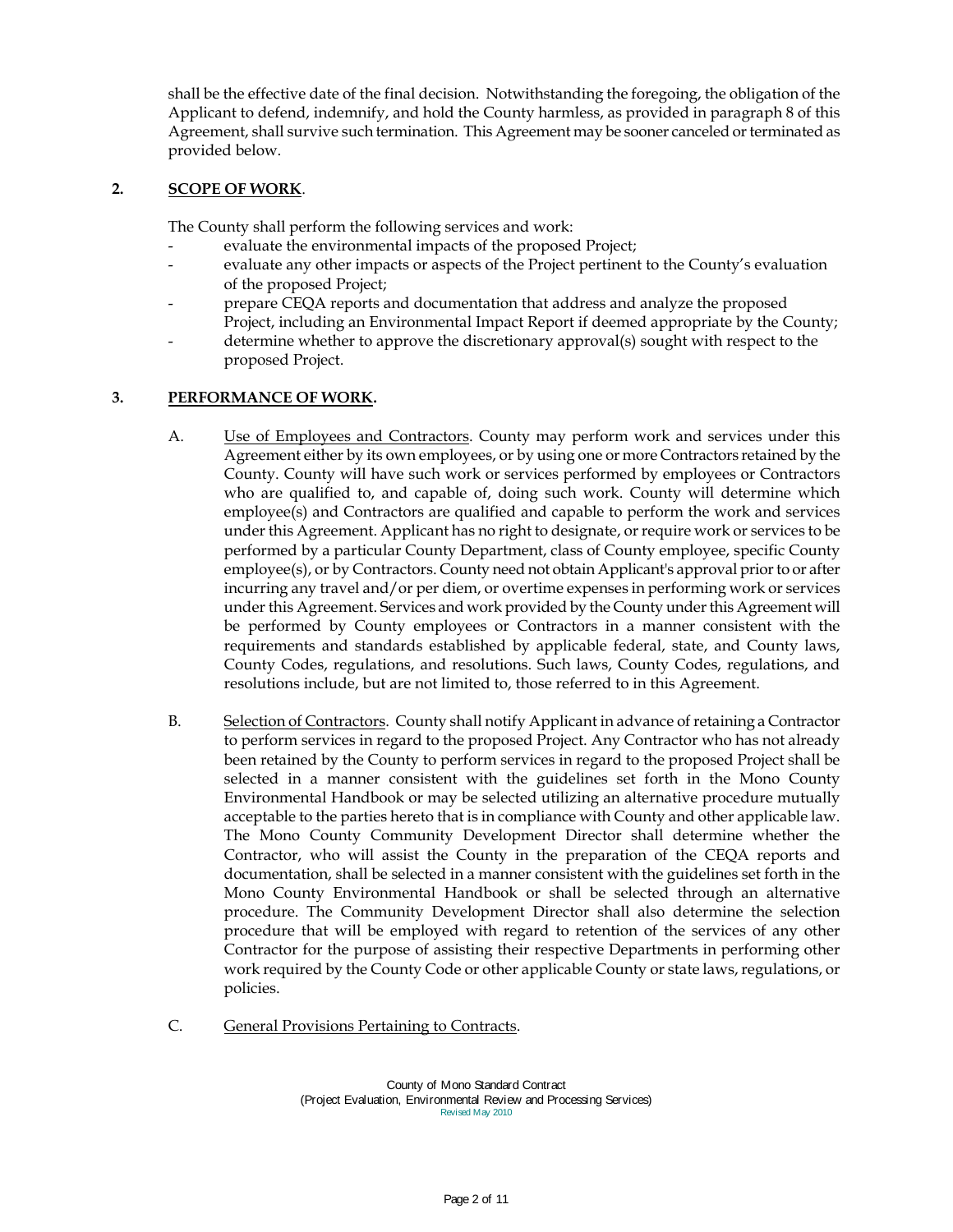- (1) Any contract between the County and a Contractor shall prohibit the Contractor from assisting in the preparation of engineering plans and/or construction designs for the proposed Project. No Contractor retained by the County shall have any financial or economic interest in the Community Development, design, construction or operation of the proposed Project. Prior to the execution of the contract(s) between the County and a Contractor, the Contractor shall execute a statement of financial interest that states that the Contractor has no financial or other interest in the outcome of the Project.
- (2) Any contract between the County and a Contractor shall require that the Contractor procure and maintain insurance for the protection and benefit of the Parties. Prior to the selection of a Contractor, the County will provide Applicant with its minimum insurance requirements for the contract.
- (3) Any contract between the County and a Contractor shall provide that the Contractor may only employ a subcontractor after receipt of prior approval by the County.
- (4) Any contract between the County and a Contractor shall provide that any subcontractor to be hired by the Contractor shall be required to furnish a statement of financial interest to the Contractor that states that the subcontractor has no financial or economic interest in the Community Development, design, construction or operation of the proposed Project. The Contractor shall be required to submit this statement to the County prior to the retention of the subcontractor.
- (5) County shall have authority to suspend work and to suspend payments to any Contractor if the contract work is not performed in a professional, cost effective and generally satisfactory manner. Any suspension of a Contractor for these reasons shall be in the form of a written notice concurrently provided to Applicant and the Contractor.

### 4. **COUNTY COSTS, CONTRACTOR COSTS AND CONSIDERATION.**

- A. Amount of payment for services and work performed by County Employees. Applicant shall pay all County costs for all services and work performed by County employee(s) under this Agreement. The County's costs for these services and work shall be the sum of the following: (1) Employee Costs, (2) Travel Costs, and (3) Special Costs incurred by the County, as defined and described more fully below:
	- (1) Employee Costs. Employee Costs shall be the County's actual costs of providing employees who provide work or services under this Agreement, including their hourly rates of pay (or pro rata portion of salary), fringe benefits, overtime (if applicable), and indirect costs such as overhead. Costs billed to Applicant shall be based on the hours that are actually spent by County employees performing such work or services, rounded up or down to the nearest fifteen minutes.
	- (2) Overtime. Where the circumstances of the services and work provided under this Agreement require a County employee to work in excess of eight (8) hours per day or 40 hours per week (in the case of an 8 hour per day employee), or 7 hours per day or 35 hours per week (in the case of a seven hour per day employee), and County is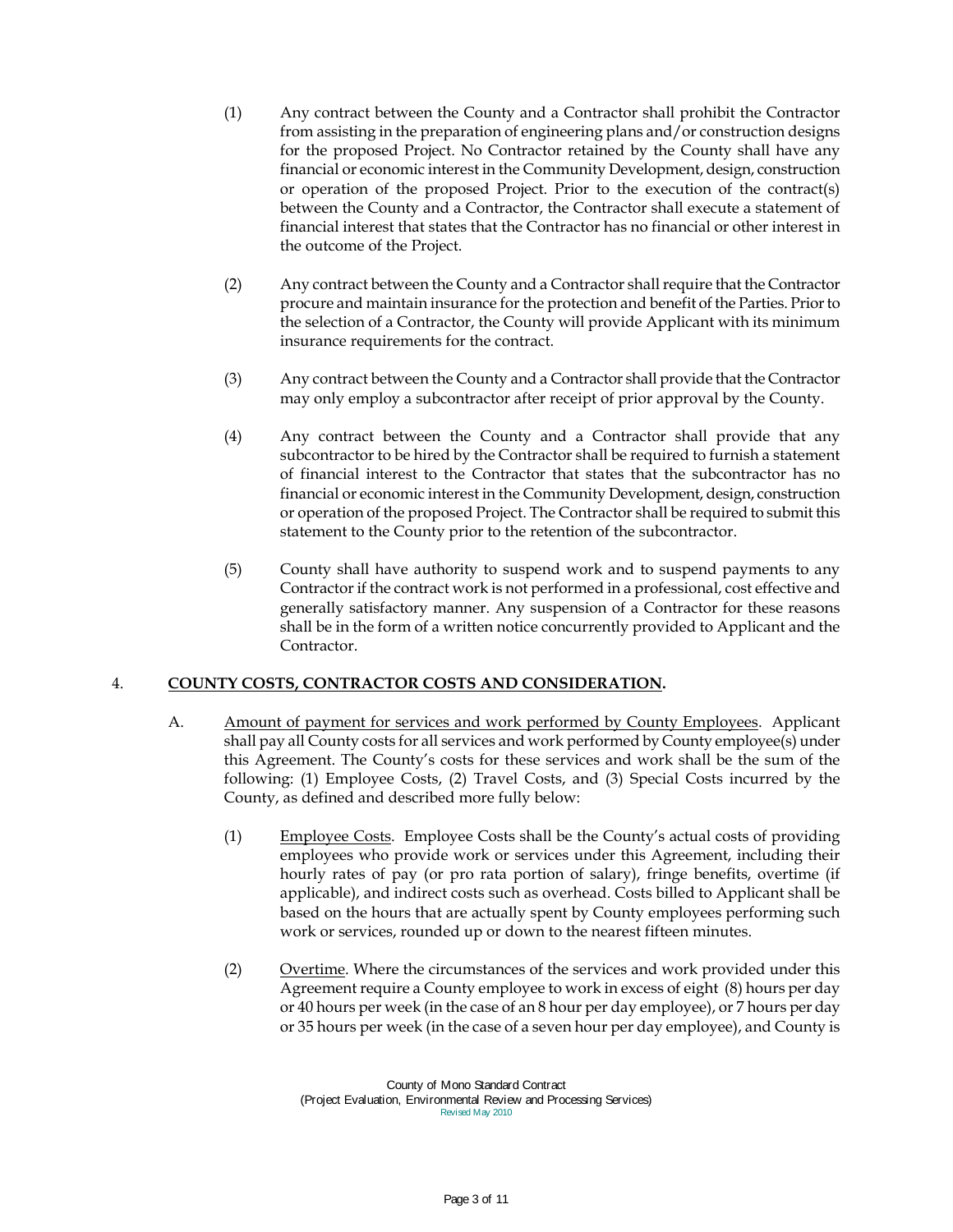obligated by law or contract to compensate the employee for such work at a rate of one and one half (1 1/2) times their hourly rate of pay (hereinafter referred to as "overtime"), the hourly rate of pay for such overtime hours worked under this Agreement, used for purposes of determining Employee Costs, will be one and one half (1-1/2) times the employee's hourly rate of pay.

- (3) Travel Costs. Travel and per diem costs shall be the actual costs incurred by the County when an employee travels and/or incurs per diem expenses in performing work under this Agreement. Actual costs to the County will be determined by the County policy then in effect that establishes travel and per diem reimbursement rates for County employees.
- (4) Special Costs. Special costs are those costs incurred by the County that have been approved in advance by Applicant for the purchase of particular specialized equipment, supplies, tools and materials used by County in performing work or services under this Agreement.
- B. Amount of Payment for Services and Work Performed by Contractors. Applicant shall pay all of the County's costs for any Contractor retained by the County to perform services or work under this Agreement. The County's costs for these services and work shall be the actual cost to the County for the services and work.
- C. Project Fund. County shall establish a Project Fund (hereinafter referred to as "Project Fund") to administer all funds provided by Applicant to County pursuant to this Agreement: All costs incurred by County that arise from this Agreement will be paid from the Project Fund. Any money deposited in the Project Fund shall be used for no purpose other than the payment of these costs; however, within sixty days following the termination of this Agreement, and after payment has been made of all outstanding costs incurred by the County, any funds remaining in the Project Fund will be returned to Applicant. Applicant shall not be entitled to any interest on funds deposited and held in the Project Fund, nor shall County have any obligation to invest said funds on behalf of the Applicant. Nevertheless, in the event that the County itself actually earns any interest on such funds in its possession that can be reasonably traced or attributed to those funds, it shall, to the extent both legally permissible and reasonably practicable for the County Auditor-Controllers office, use its best efforts to pass said earned interest through to the Applicant by depositing or crediting it to the Project Fund. The Mono County Community Development Director, or his designee, shall be responsible for insuring that all payments from Project Fund are made in the appropriate time and manner.
- D. Initial Deposit/Payments to County and Contractors. Within 15 days after the effective date of this Agreement, Applicant shall deposit with the County the sum of \$\_\_\_\_\_\_\_\_\_\_. County shall immediately deposit the funds into the Project Fund. Thereafter, between the first and tenth day of each succeeding month, County shall transfer to itself from the Project Fund an amount equal to any costs (plus overhead) incurred by the County from the first day of the preceding month through and including the last day of the preceding month for work or services performed by the County, for special costs incurred by the County, and for the costs of Contractors retained by the County.
- E. Subsequent Payments. County shall submit to Applicant an itemized statement of the costs of all services and work performed by the County, any special costs incurred by the County, and the costs of any Contractor retained by the County. The statement shall cover the period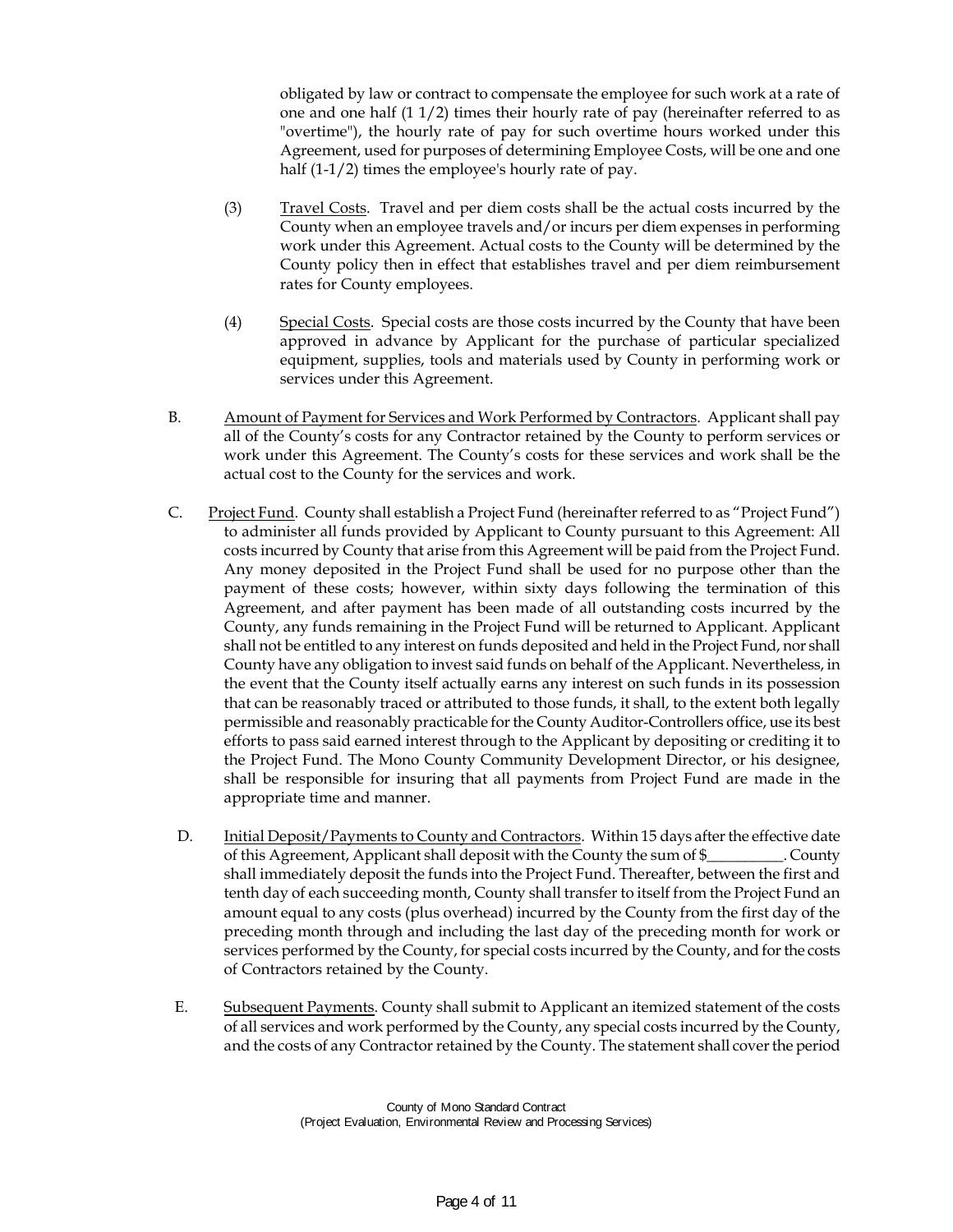from the first (1st) day of the preceding month through and including the last day of the preceding month. The statement will be submitted to Applicant by the tenth day of each month. This statement will identify the date on which the services and work were performed, describe the nature of the services and work, itemize any travel or special costs incurred by County during the period, and provide copies of all Contractors invoices paid by the County during the period. Applicant shall make payment to County in the amount of the statement within twenty days of receipt of the statement. Upon receipt of a payment from Applicant, County shall immediately deposit the funds into the Project Fund. If Applicant fails to make a payment in the amount of the statement to the County within the 20-calendar day period, County may cease all work and services under this Agreement until the funds have been provided.

- F. Limit Upon Amount Payable Under Agreement. Except for costs that may be required to be paid to County or others pursuant to Section 8 (Defense and Indemnification), the total sum of all payments made by Applicant to County for services and work performed under this Agreement shall not exceed the total of the following: (1) costs of County employees who perform services and work pursuant to this Agreement (including overtime, costs of fringe benefits, and travel costs), (2) special costs incurred by the County, (3) costs of services and work performed by any Contractors retained by County to perform work and services under this Agreement, and (4) overhead costs.
- G. Federal and State Taxes. Applicant will not withhold any federal or state income taxes or social security from any payments made by Applicant to County pursuant to this Agreement.

# **5. WORK PLAN AND SCHEDULE.**

Within 60 days after the execution of this Agreement, County and Applicant shall establish a mutually acceptable master time schedule and work plan for the performance of the work described in this Agreement. Applicant understands that the performance of the work within the time limits of the schedule will require mutual cooperation and coordination between County and Applicant. (County need not await establishment of the master schedule and work plan before commencing work on the evaluation of the environmental effects of the proposed Project, or on other work in regard to the proposed Project if such other work is deemed necessary by the County.)

### **6. ADDITIONAL PROCEDURES AND OBLIGATIONS.**

- A. The procedures that will be followed in preparing and processing the CEQA reports and documentation on the proposed Project are set forth in the Mono County Environmental Handbook.
- B. The Mono County Community Development Director shall establish a project working group composed of such County personnel as are deemed necessary. The working group will meet monthly, or more frequently if necessary, to provide internal staff communication and coordination in regard to the County's work on the proposed Project.
- C. Representatives of each party shall attend regular meetings with the other party, with federal, state, regional, and local agencies, with concerned groups, and attend other meetings as necessary, for the purpose of providing information concerning the proposed Project and work plan and receiving comments on the proposed Project and related environmental documents. County will notify Applicant of any meetings that are scheduled in regard to the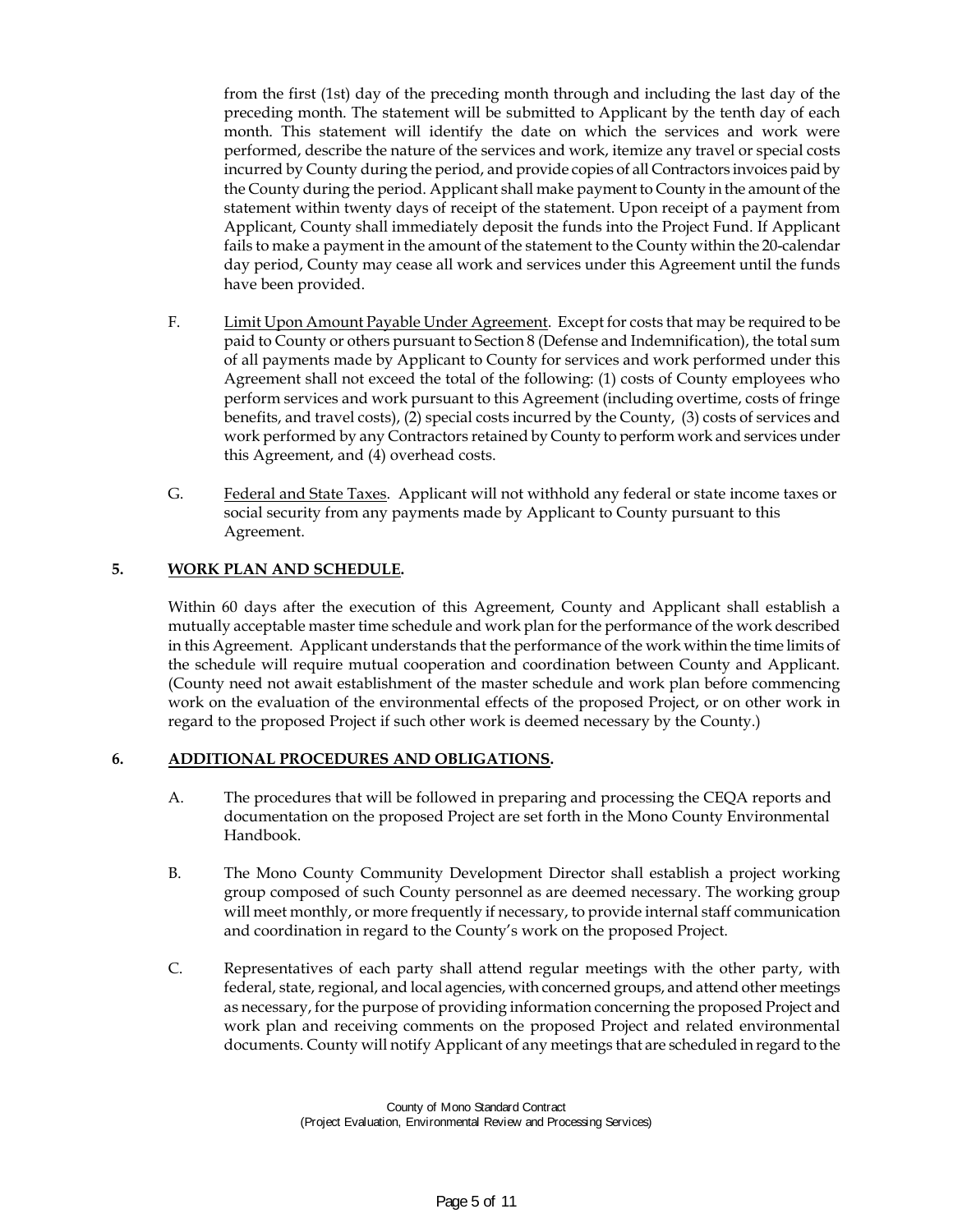Project. County will immediately notify Applicant of any matter raised by a federal, state, regional, or local agency that may require significant changes to the project proponent's application, or that may result in County incurring significant additional costs pursuant to this Agreement.

- D. County shall make the final determination as to the accuracy, inclusion, deletion, or revision of any material, (including all issues, data, analyses, and conclusions) relating to evaluations of the Project and application(s) related thereto.
- E. The Parties shall identify, and protect from public disclosure, confidential or proprietary information (including data) as required by applicable laws.
- F. Any determination by the Planning Commission and/or board of supervisors as to whether the applied for discretionary approval(s) will be approved for the proposed Project shall be based upon the whole of the record including the CEQA reports and documentation, recommendations from county Departments, testimony from public hearings, and all relevant written evidence submitted on the Project.
- G. The Community Development Department will:
	- (1) As directed by the Mono County Community Development Director, either prepare and circulate a request for qualifications to appropriate Contractors for the preparation of the CEQA reports and documentation, or follow alternate Contractor selection procedures.
	- (2) In the event that it is determined to select a Contractor to assist the Community Development Department in performing its responsibilities under the County Code through the procedures set forth in the Mono County Environmental Handbook, the Community Development Department will:
		- a. Review any statements of qualifications received from Contractors interested in preparing the CEQA reports and documentation or in assisting the Community Development Department in performing its other responsibilities under the County Code, determine which Contractors are qualified to perform the requested services, and prepare and circulate a request for proposal to each Contractor deemed qualified.
		- b. Evaluate any proposals submitted for the preparation of the CEQA reports and documentation and/or for provision of other services in assisting the Community Development Department in performing its responsibilities under the County Code, determine the best proposals, and interview the Contractor or Contractors submitting the best proposals.
		- c. Select the most qualified Contractor or Contractors to prepare CEQA reports and documentation, and/or to provide other services in assisting the Community Development Department in performing its responsibilities under County Code.
	- (3) Manage the preparation of the CEQA reports and documentation, economic evaluation, and other work required of the Community Development Department by the Mono County Code, the Mono County General Plan, or California law.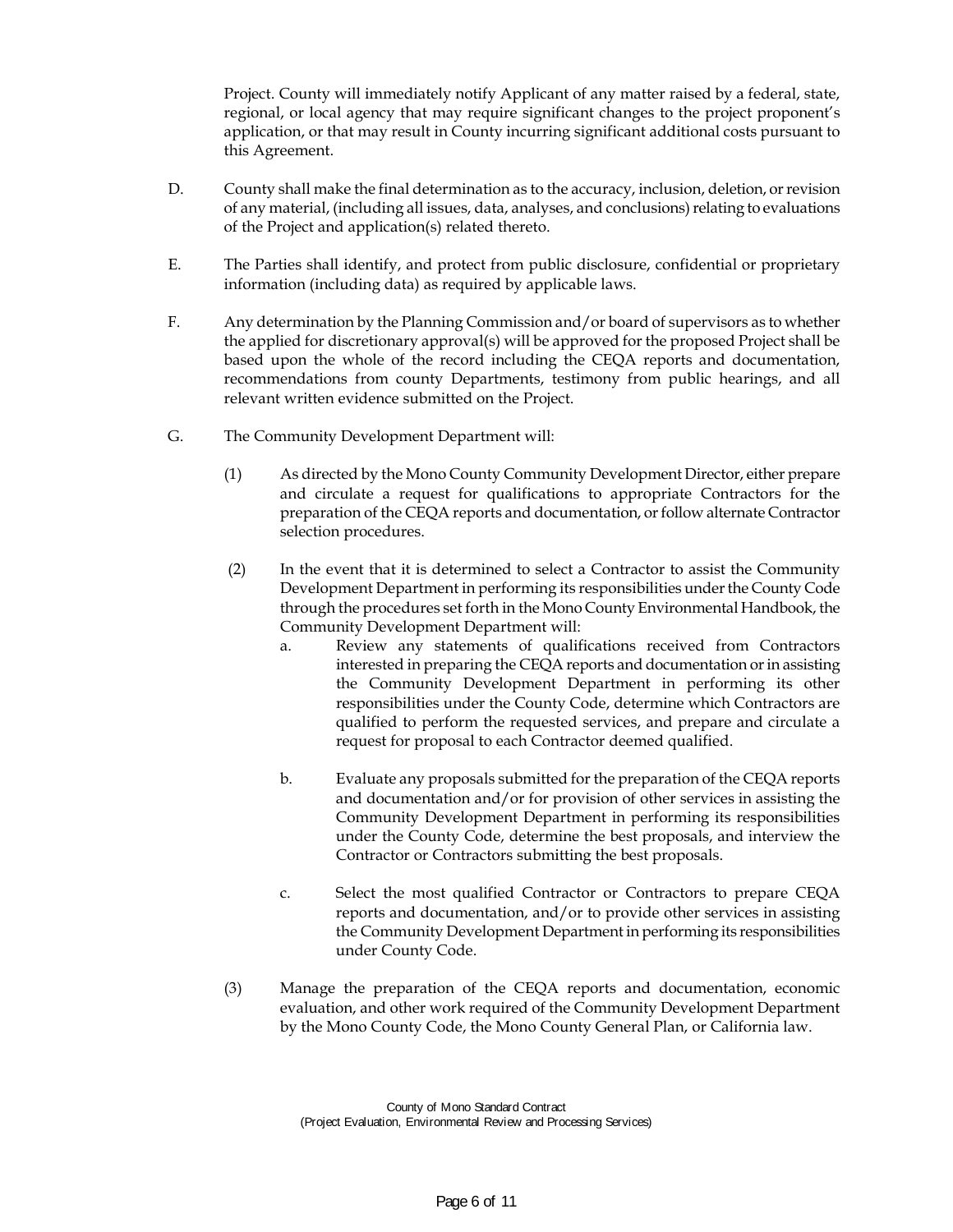- (4) Prepare all necessary documents and notices for the Planning Commission use for rendering decision on the Project application(s) and associated CEQA reports and documentation.
- (5) Provide staff assistance to the applicable Commission/Board for the County with the responsibility for the County's compliance with CEQA and for certification of the adequacy of any CEQA reports and documentation for the proposed project.
- (6) Perform additional services in regard to the proposed Project as may be requested by the Planning Commission, the Board of Supervisors, or other decision making county commission or official.

# **7. STATUS OF PARTIES.**

- A. All acts of County, its agents, its Contractors, officers, and employees, relating to the performance of this Agreement, and all actions taken by the Applicant shall be performed as independent contractors, and not as agents, officers, or employees of Applicant or County. The parties have no authority to bind or incur any obligation on behalf of one another. No party to this agreement has the authority or responsibility to exercise any rights or power vested in the other parties to this agreement. No agent, officer, or employee of the any party to this Agreement is to be considered an employee of any other party to this agreement. This Agreement shall not, under any circumstances, be construed or considered to create an employer-employee relationship or a joint venture between County and Applicant. The County and the Applicant, its agents, officers, and employees are not, and at all times during the term of this Agreement shall not, represent or conduct themselves as employees of one another.
- B. County shall determine the method, details, and means of performing the work and services to be provided by County under this Agreement. County shall be responsible to Applicant only for the responsibilities and work specified in this Agreement, and, except as expressly provided in this Agreement, shall not be subjected to control with respect to the physical action or activities of Applicant in fulfillment of this Agreement.

# **8. DEFENSE AND INDEMNIFICATION.**

A. Applicant shall defend, indemnify, and hold harmless County, its agents, officers, and employees from and against all claims, damages, losses, judgments, liabilities, expenses, and other costs, including litigation costs and attorney's fees, arising out of, resulting from, or in connection with, the County's acts or omissions with regard to its compliance with CEQA or other laws, with regard to the preparation and processing of the CEQA reports and documentation and with regard to the decision based thereon concerning the Project. Specifically, Applicant's obligation to defend, indemnify, and hold the County harmless specifically extends to any suit or challenge by any third party against the County that contests the legality or adequacy of the CEQA reports and documentation or the County's compliance with the requirements of CEQA or other laws. The Applicant will have the option to use Mono County legal counsel (which could include contracted attorneys) and pay the County for those fees or obtain outside counsel to handle such suit. In either case, the County will have the right to participate in settlement of any such suit or challenge. Should Applicant fail to defend, indemnify, and hold harmless County, County may discontinue the defense of any such litigation. Nothing in this Agreement shall be construed to waive or diminish either Party's right, or the right of a non-Party, to challenge any decision, or defend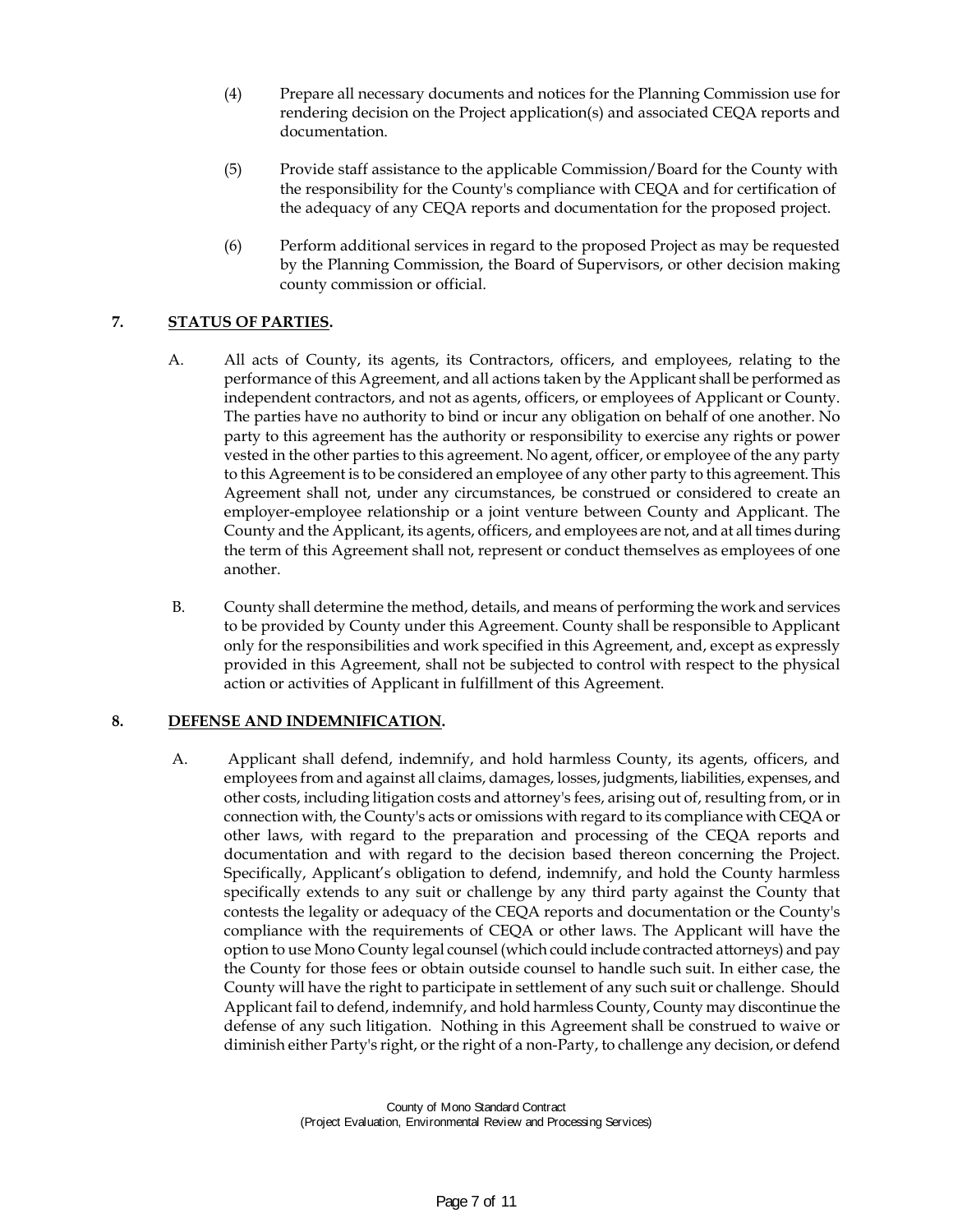any challenge, arising out of the CEQA process.

- (1) Applicant's obligations to defend, indemnify, and hold the County, its agents, officers, and employees harmless under the provisions of this paragraph shall include, but not be limited to:
	- a. the costs of any judgments or awards against the County for damages, losses, litigation costs, or attorney's fees arising out of a suit or challenge contesting the adequacy of the CEQA reports and documentation and/or County's compliance with CEQA or other laws;
	- b. the costs of any settlement representing damages, litigation costs, and attorney's fees to be paid to other parties arising out of a suit or challenge contesting the adequacy of the CEQA reports and documentation and/or the County's compliance with CEQA or other laws.
- (2) As to any judgments, awards or settlement costs, all parties to this agreement, or persons hired by any party to this agreement, will proceed in good faith and with reasonable diligence to achieve a settlement or other disposition of the same that will minimize, to the extent reasonably practicable, Applicant's costs of defense and indemnification of County under this Agreement. Parties will consult with one another and give due consideration to all party's views prior to any such settlement of final disposition.
- B. Applicant's obligations to defend, indemnify, and hold the County, its agents, officers, and employees harmless under the provisions of this paragraph are not limited to, or restricted by, any policy of insurance or contract limit.
- C. Applicant's obligations to defend, indemnify, and hold the County, its agents, officers, and employees harmless under the provisions of this paragraph will be effective regardless of whether a valid permit is in place or has been invalidated.

# **9. CANCELLATION/WITHDRAWAL OF APPLICATION.**

- A. This Agreement may be canceled by Applicant without cause and at will for any reason by giving to County written notice of such intent to cancel. Cancellation of this Agreement shall be effective on the fifth business day following receipt of a written cancellation notice by County. Cancellation of this Agreement by Applicant shall act as a withdrawal by Applicant of its request for any approval from Mono County pertaining to the Project as described in this Agreement effective on the date of the cancellation.
- B. Upon receipt of notice of a cancellation, or upon the effective date of a termination by default, County shall terminate all contracts with Contractors and make final payment from the Project Fund to such Contractors. County also shall make final payment to itself for any other unpaid costs incurred by the County in providing services or work under this Agreement. Within sixty days of the cancellation or termination, County shall pay to Applicant any funds remaining in the Project Fund after the County has paid all Contractors, all costs incurred for work or services performed by County employees, and all special costs.
- C. A cancellation of this Agreement, or a termination of this Agreement by default as set forth in Section 11 below, shall not terminate Applicant's or the County's obligations to defend,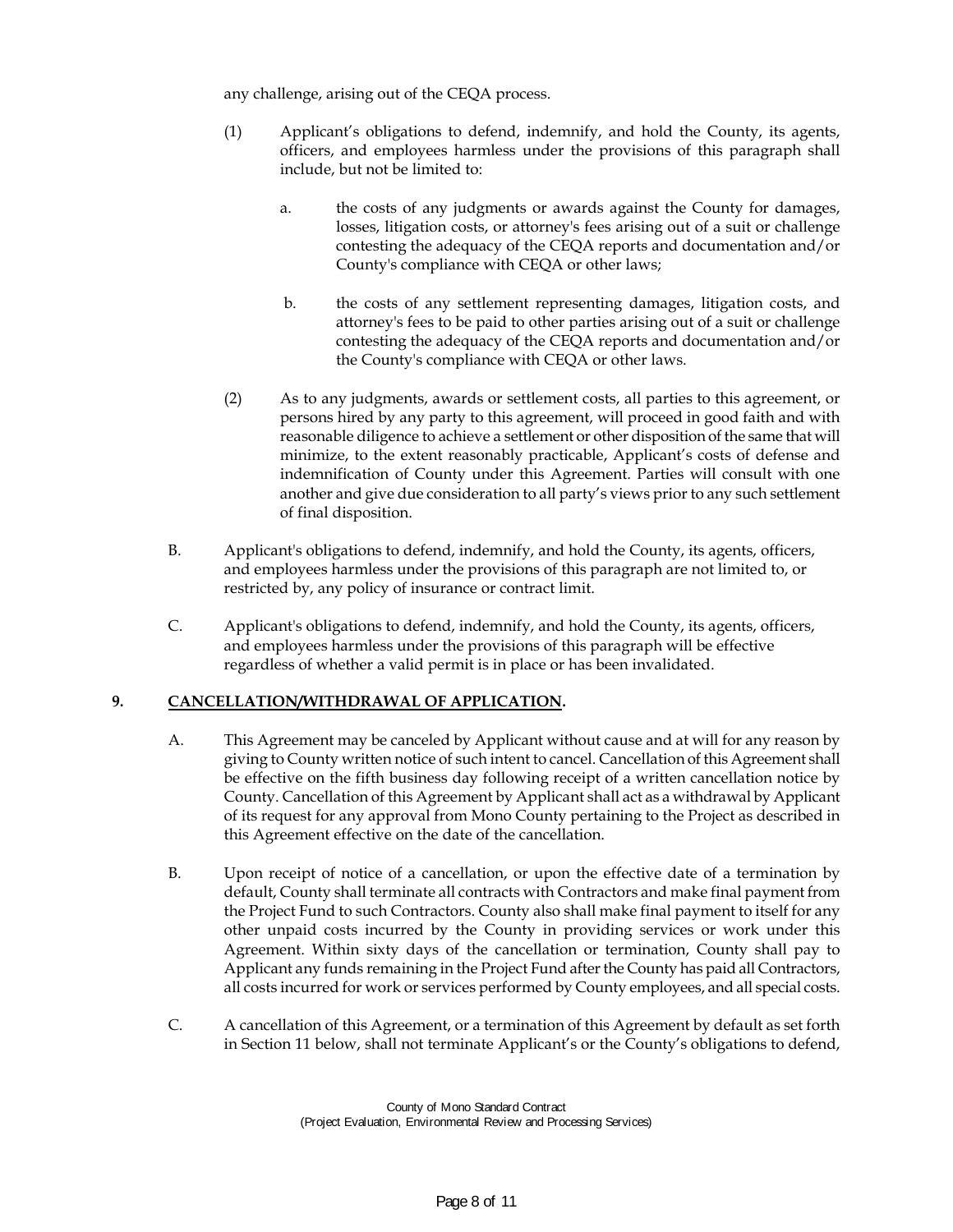indemnify, and hold harmless under the provisions of Section 8 of this Agreement.

# **10**. **ASSIGNMENT.**

Applicant may assign its rights or delegate its duties under this Agreement at any time, to any party surviving a takeover or merger of the real property involved in this Agreement with Applicant providing that such party assumes in writing all of Applicant's obligations under this Agreement.

# **11. DEFAULT.**

- A. If Applicant fails to pay County for the work and services performed by County in a timely manner, County may declare default, and notify Applicant in writing of the facts constituting such default. Within 30 days of service of such notification of default, Applicant may cure the default by paying to County all amounts owing to County for services and work. Service of a notice of default on the defaulting party and allowance of the thirty (30) calendar day period for the defaulting party to commence with diligence to cure such default shall be a condition precedent to any termination of this Agreement or to the bringing of any action based upon such default. If Applicant fails to make the payment within the 30-day period, County may deduct the amount owed from any available funds that remain in the Project Fund. Such deduction by County shall not cure Applicant's default unless the Applicant replenishes the Project Fund within thirty (30) calendar days from the day of withdrawal by the County. Applicant's default shall not be excused if insufficient funds remain in the Project Fund to cover the amount owed. If at the end of the 30-day period, Applicant has failed to make the required payment, County at its election, may terminate this Agreement by written notice thereof to the Applicant. A notice of Termination shall act as a withdrawal by Applicant of its request for any approval from Mono County pertaining to the Project as described in this Agreement effective on the date of the notice.
- B. Except for a failure to make a required payment as set forth in paragraph "A" above, if either Party should fail to comply with the other terms and conditions of this Agreement, the other party may declare default and notify the "defaulting" party in writing of the facts constituting such default. Upon making such written notification, the defaulting party will have thirty (30) calendar days to cure such default. A party shall be deemed to cure the default if within the time period set forth herein, the defaulting party begins and thereafter diligently continues to completion curing such default. Service of a notice of default on the defaulting party and allowance of the thirty (30) calendar day period for the defaulting party to commence with diligence to cure such default shall be a condition precedent to any termination of this Agreement or to the bringing of any action based upon such default. If any default is not cured or deemed cured hereunder, the non-defaulting party, at its election, may terminate this Agreement by written notice thereof to the defaulting party. A notice of Termination shall act as a withdrawal by Applicant of its request for any approval from Mono County pertaining to the Project as described in this Agreement effective on the date of the notice of default.

# **12. WAIVER OF DEFAULT.**

Waiver of any default by either party to this Agreement shall not be deemed to be waiver of any subsequent default. Waiver or breach of any provision of this Agreement shall not be deemed to be a waiver of any other or subsequent breach, and shall not be construed to be a modification of the terms of this Agreement unless this Agreement is amended as described in Section 16 below.

> County of Mono Standard Contract (Project Evaluation, Environmental Review and Processing Services)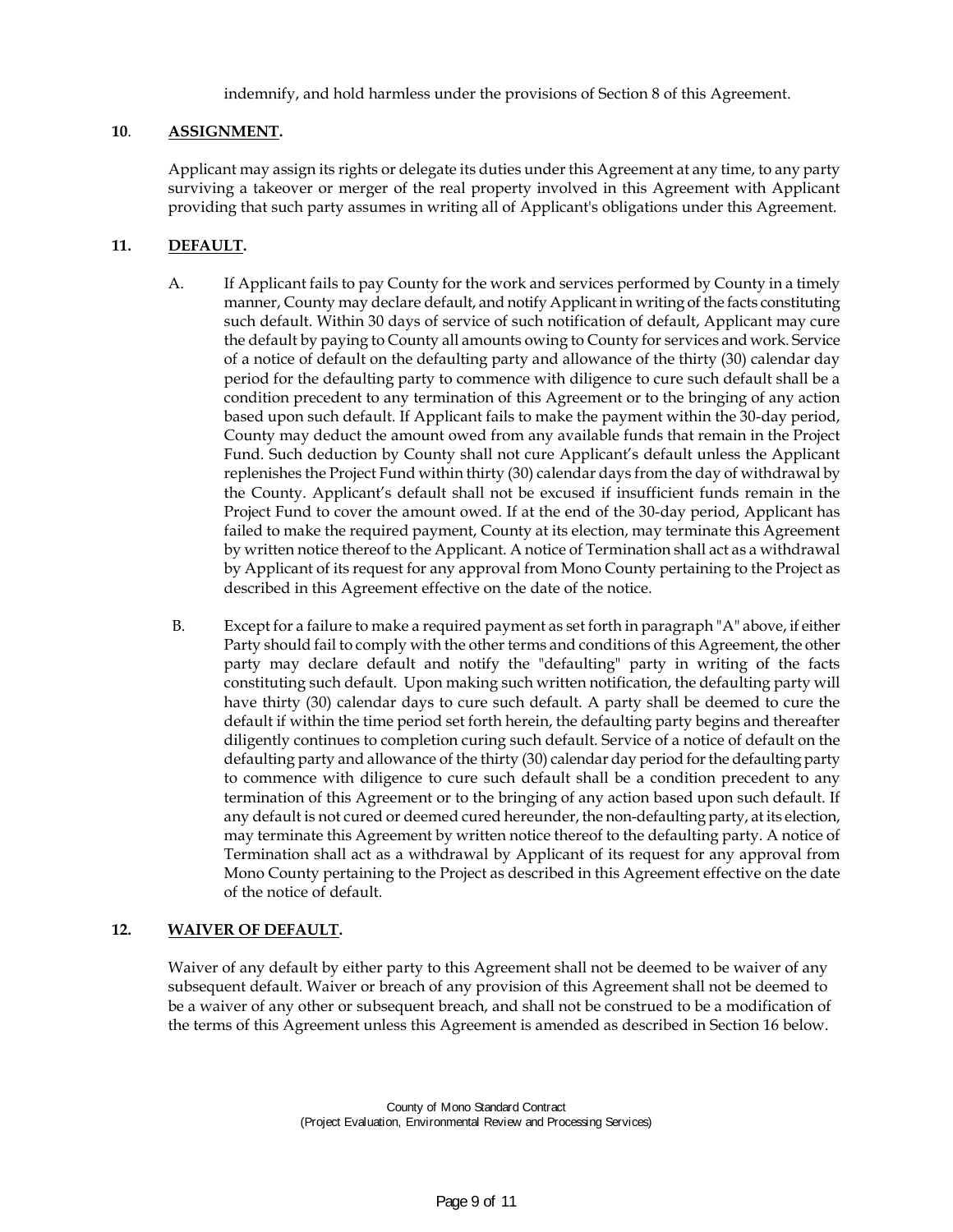# **13. CONFIDENTIALITY.**

The County shall make every effort to keep information and records kept, maintained, or accessible by County in the course of performance under this Agreement as privileged, restricted, or confidential to the fullest extent possible while complying with applicable provisions of the federal, state, and county regulations.

### **14. SEVERABILITY.**

If any portion of this Agreement or application thereof to any person or circumstance shall be declared invalid by a court of competent jurisdiction, or if it is found in contravention of any federal, state, or county statute, County Code, or regulation, the remaining provisions of this Agreement, or the application thereof, shall not be invalidated thereby, and shall remain in full force and effect to the extent that the provisions of this Agreement are severable.

### **15. ATTORNEY'S FEES.**

If either of the Parties brings an action or proceeding against the other, including, but not limited to, an action to enforce or declare a default, cancellation, termination, or revision of the Agreement, the prevailing party in such action or proceeding shall be entitled to receive from the other party all reasonable attorney's fees and costs incurred in connection therewith.

#### **16. AMENDMENT.**

This Agreement may be modified, amended, changed, added to, or subtracted from, by the mutual consent of the Parties. Any modification, amendment or change shall be in written form and executed with the same formalities as this Agreement, and attached to the original Agreement.

#### **17. NOTICE.**

Any notice, communication, amendments, additions, or deletions to this Agreement, including change of address of either party during the term of this Agreement, which Applicant or County shall be required, or may desire, to make, shall be in writing and may be personally served, or sent by prepaid first class mail to, the respective parties as follows:

County of Mono: Applicant:

County Community Development Director P.O. Box 347 Mammoth Lakes, CA 93546

# **18. ENTIRE AGREEMENT.**

This Agreement contains the entire agreement of the parties, and no representations, inducements, promises, or agreements otherwise between the parties not embodied herein or incorporated herein by reference, shall be of any force or effect.

# **IN WITNESS THEREOF, THE PARTIES HERETO HAVE SET THEIR HANDS AND SEALS THIS DAY OF**

County of Mono Standard Contract (Project Evaluation, Environmental Review and Processing Services)